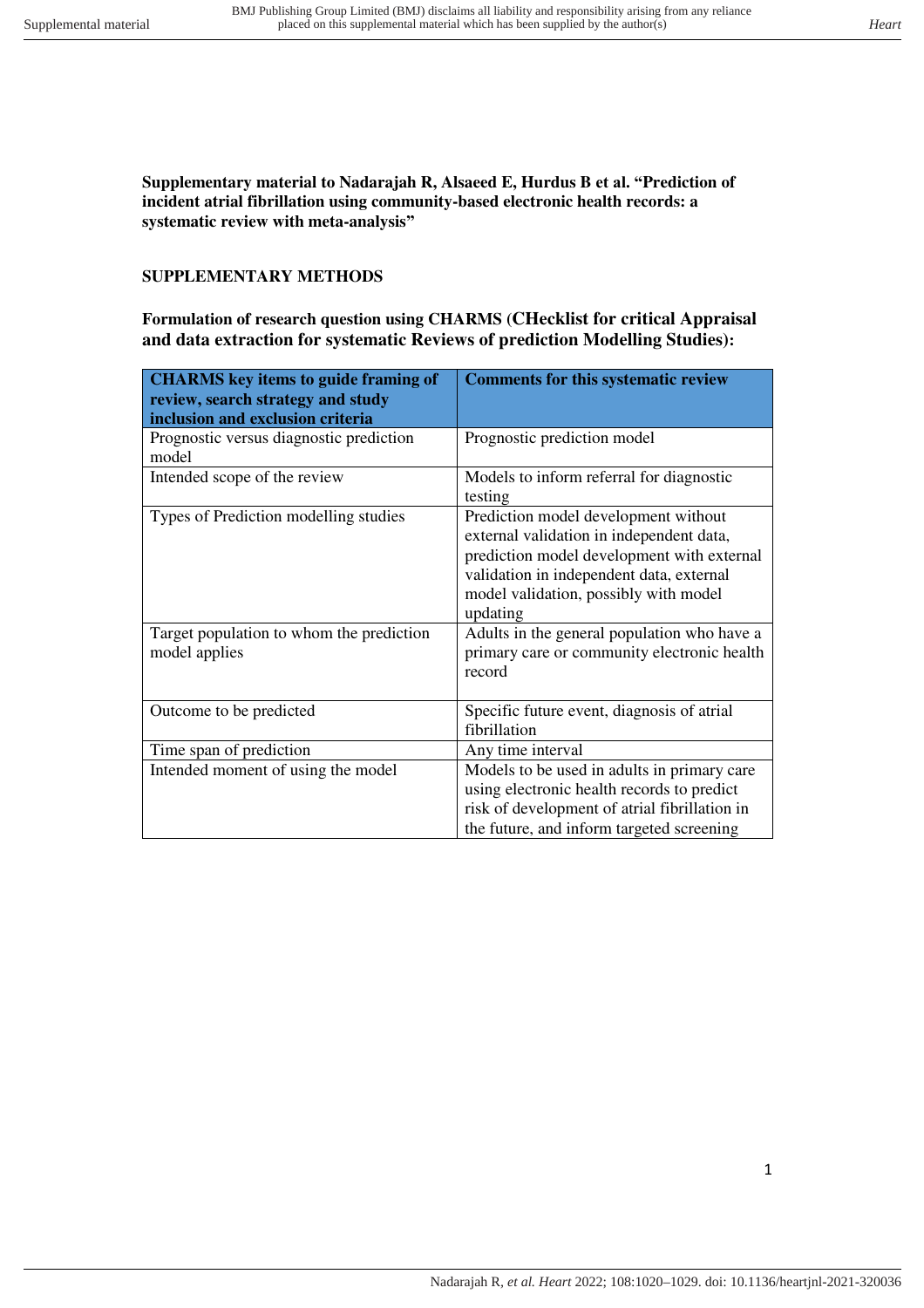# **Search Terms and search strategy with full results**

This search was adapted from *Poorthuis et al* and *Ammemwerth et al*. 1 2

Database(s): **Ovid MEDLINE(R) ALL** 1946 to March 23, 2021 Search Strategy:

| #              | <b>Searches</b>                                                                                                                                                                                                                                                                                                                | <b>Results</b> |
|----------------|--------------------------------------------------------------------------------------------------------------------------------------------------------------------------------------------------------------------------------------------------------------------------------------------------------------------------------|----------------|
| 1              | atrial fibrillation/ or atrial flutter/                                                                                                                                                                                                                                                                                        | 61138          |
| $\overline{2}$ | (atrial fibrillation or atrial flutter).ti,ab.                                                                                                                                                                                                                                                                                 | 77059          |
| 3              | 1 or 2                                                                                                                                                                                                                                                                                                                         | 90196          |
| $\overline{4}$ | ROC Curve/ or (stratification or discrimination or discriminate or c-statistic<br>or c statistic or Area under the curve or Calibration or Indices or Algorithm<br>or Multivariable).ti,ab.                                                                                                                                    | 852681         |
| 5              | Mass screening/ or Screen*.ti,ab.                                                                                                                                                                                                                                                                                              | 823683         |
| 6              | Prevalence/ or prevalenc*.ti,ab. or incidence/ or incidenc*.ti,ab.                                                                                                                                                                                                                                                             | 1568534        |
| 7              | population/ or population*.ti,ab.                                                                                                                                                                                                                                                                                              | 1832889        |
| 8              | 5 or 6 or 7                                                                                                                                                                                                                                                                                                                    | 3645965        |
| 9              | (communit* or data*).ti,ab.                                                                                                                                                                                                                                                                                                    | 4711739        |
| 10             | (general adj3 population).ti,ab.                                                                                                                                                                                                                                                                                               | 122216         |
| 11             | database/ or dataset/                                                                                                                                                                                                                                                                                                          | 1216           |
| 12             | (Electronic Health Record* or electronic medical record* or electronic<br>personal record* or electronic patient record* or personal health record* or<br>personal medical record* or computer health record* or computer medical<br>record* or computer patient record* or ehr? or phr? or ephr? or emr? or<br>paehr?).ti,ab. | 47628          |
| 13             | Electronic Health Records/ or exp medical records systems computerized/ or<br>exp health records personal/                                                                                                                                                                                                                     | 43724          |
| 14             | Primary Health Care/ or (primary care or general practic*).ti,ab.                                                                                                                                                                                                                                                              | 184646         |
| 15             | 9 or 10 or 11 or 12 or 13 or 14                                                                                                                                                                                                                                                                                                | 4935714        |
| 16             | 3 and 4 and 8 and 15                                                                                                                                                                                                                                                                                                           | 1342           |
| 17             | limit 16 to (english language and humans)                                                                                                                                                                                                                                                                                      | 1072           |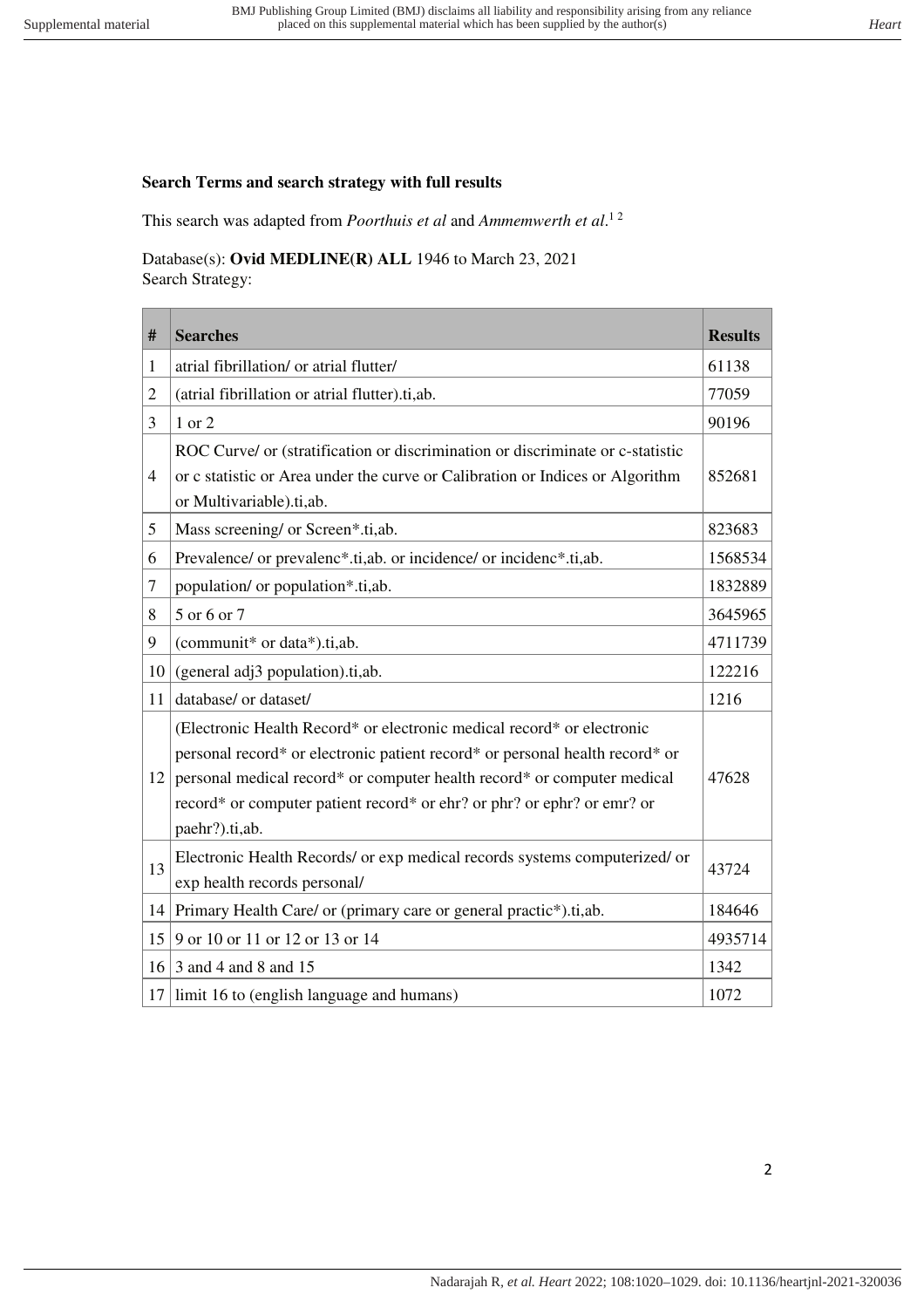Database(s): **Embase Classic+Embase** 1947 to 2021 March 23 Search Strategy:

| #              | <b>Searches</b>                                                                                                                                                         | <b>Results</b> |
|----------------|-------------------------------------------------------------------------------------------------------------------------------------------------------------------------|----------------|
| 1              | exp heart atrium fibrillation/ or exp atrial fibrillation/ or exp heart atrium<br>flutter/                                                                              | 93727          |
| $\overline{c}$ | (atrial fibrillation or atrial flutter).ti,ab, kw.                                                                                                                      | 143413         |
| 3              | 1 or 2                                                                                                                                                                  | 166612         |
| 4              | predict.ti.                                                                                                                                                             | 78253          |
| 5              | (validat* or rule*).ti,ab.                                                                                                                                              | 1059357        |
| 6              | (predict* and (outcome* or risk* or model*)).ti,ab.                                                                                                                     | 1313986        |
| 7              | ((history or variable* or criteria or scor* or characteristic* or finding* or<br>factor*) and (predict* or model* or decision* or identif* or prognos*)).ti,ab.         | 4704335        |
| 8              | decision*.ti,ab. and statistical model/                                                                                                                                 | 7315           |
| 9              | (decision* and (model* or clinical*)).ti,ab.                                                                                                                            | 276542         |
| 10             | (prognostic and (history or variable* or criteria or scor* or characteristic* or<br>finding* or factor* or model*)).ti,ab.                                              | 370949         |
| 11             | (stratification or discrimination or discriminate or c statistic or "area under<br>the curve" or auc or calibration or indices or algorithm or<br>multivariable).ti,ab. | 1183028        |
| 12             | receiver operating characteristic/                                                                                                                                      | 141783         |
| 13             | 4 or 5 or 6 or 7 or 8 or 9 or 10 or 11 or 12                                                                                                                            | 6613249        |
| 14             | exp mass screening/                                                                                                                                                     | 262462         |
| 15             | Screening.ab,ti,kw.                                                                                                                                                     | 811498         |
| 16             | exp prevalence/                                                                                                                                                         | 814190         |
| 17             | Prevalence.ab,ti,kw.                                                                                                                                                    | 959326         |
| 18             | exp incidence/                                                                                                                                                          | 533091         |
|                | 19   Incidence.ab,ti, kw.                                                                                                                                               | 1207644        |
| 20             | 14 or 15 or 16 or 17 or 18 or 19                                                                                                                                        | 3136647        |
| 21             | (communit* or data*).ti,ab.                                                                                                                                             | 6555772        |
| 22             | (general adj3 population).ti,ab.                                                                                                                                        | 184176         |
| 23             | database/ or dataset/                                                                                                                                                   | 450631         |
|                | Electronic Health Records/ or (electronic health record* or electronic                                                                                                  |                |
| 24             | medical record* or electronic personal record* or electronic patient record*                                                                                            | 94165          |
|                | or personal health record* or personal medical record* or computer health                                                                                               |                |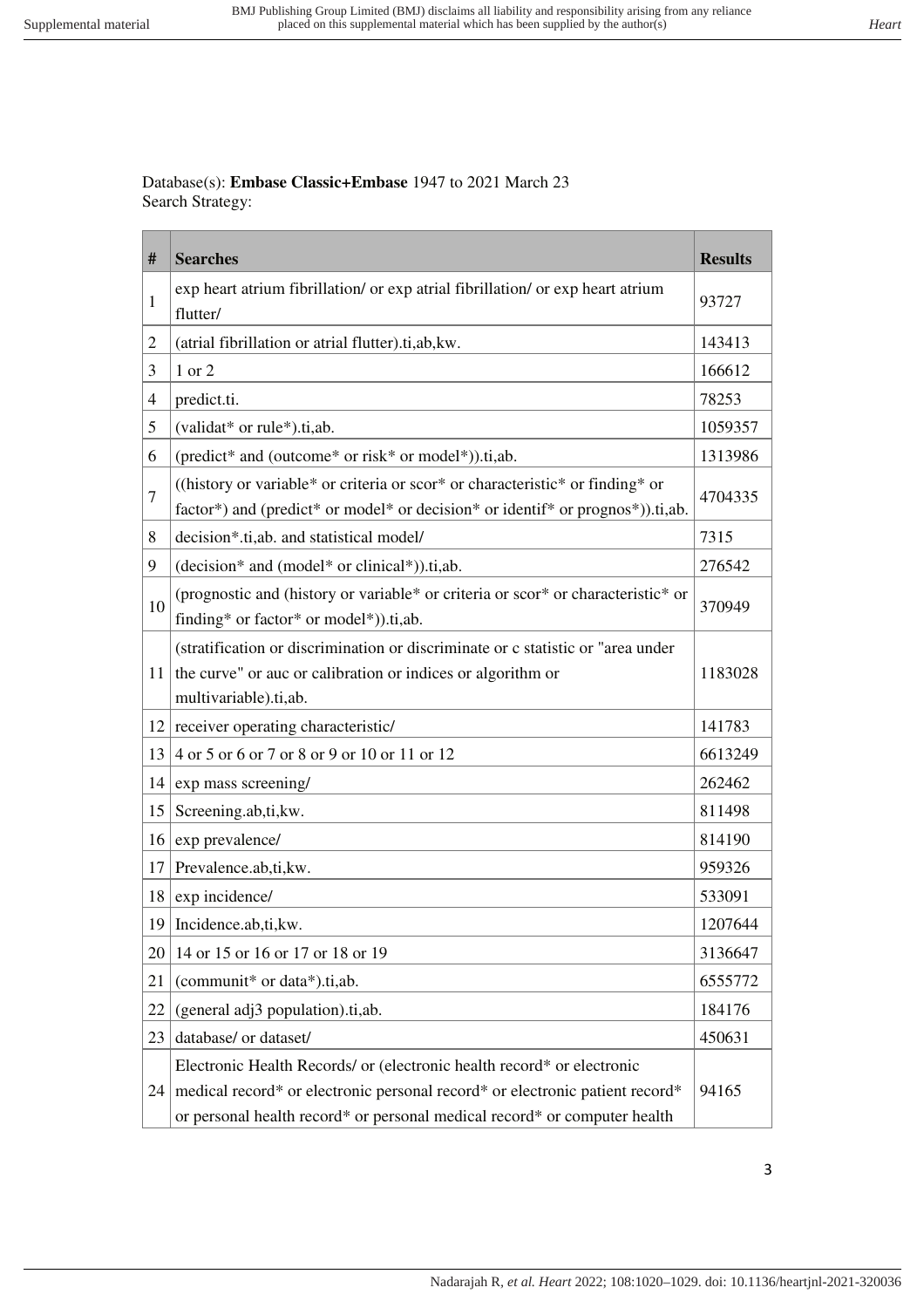|    | record* or computer medical record* or computer patient record*).ti,ab. or |          |  |  |  |  |  |
|----|----------------------------------------------------------------------------|----------|--|--|--|--|--|
|    | (ehr? or phr? or ephr? or emr? or paehr?).ti,ab.                           |          |  |  |  |  |  |
| 25 | 21 or 22 or 23 or 24                                                       | 6816789  |  |  |  |  |  |
| 26 | 3 and 13 and 20 and 25                                                     | 7804     |  |  |  |  |  |
| 27 | letter.pt. or letter/                                                      | 1179167  |  |  |  |  |  |
| 28 | note.pt.                                                                   | 848283   |  |  |  |  |  |
| 29 | conference abstract.pt.                                                    | 4066914  |  |  |  |  |  |
| 30 | editorial.pt.                                                              | 690770   |  |  |  |  |  |
| 31 | case report/ or case study/                                                | 2780774  |  |  |  |  |  |
| 32 | (letter or comment*).ti.                                                   | 217544   |  |  |  |  |  |
| 33 | 27 or 28 or 29 or 30 or 31 or 32                                           | 9080295  |  |  |  |  |  |
| 34 | animal/not human/                                                          | 1523407  |  |  |  |  |  |
| 35 | nonhuman/                                                                  | 6523962  |  |  |  |  |  |
| 36 | exp animal experiment/                                                     | 2699975  |  |  |  |  |  |
| 37 | exp experimental animal/                                                   | 749370   |  |  |  |  |  |
| 38 | animal model/                                                              | 1434020  |  |  |  |  |  |
| 39 | exp rodent/                                                                | 4130266  |  |  |  |  |  |
| 40 | (rat or rats or mouse or mice).ti.                                         | 1709912  |  |  |  |  |  |
| 41 | 34 or 35 or 36 or 37 or 38 or 39 or 40                                     | 9318330  |  |  |  |  |  |
| 42 | 33 or 41                                                                   | 17366453 |  |  |  |  |  |
| 43 | 26 not 42                                                                  | 3796     |  |  |  |  |  |
| 44 | limit 43 to english language                                               | 3636     |  |  |  |  |  |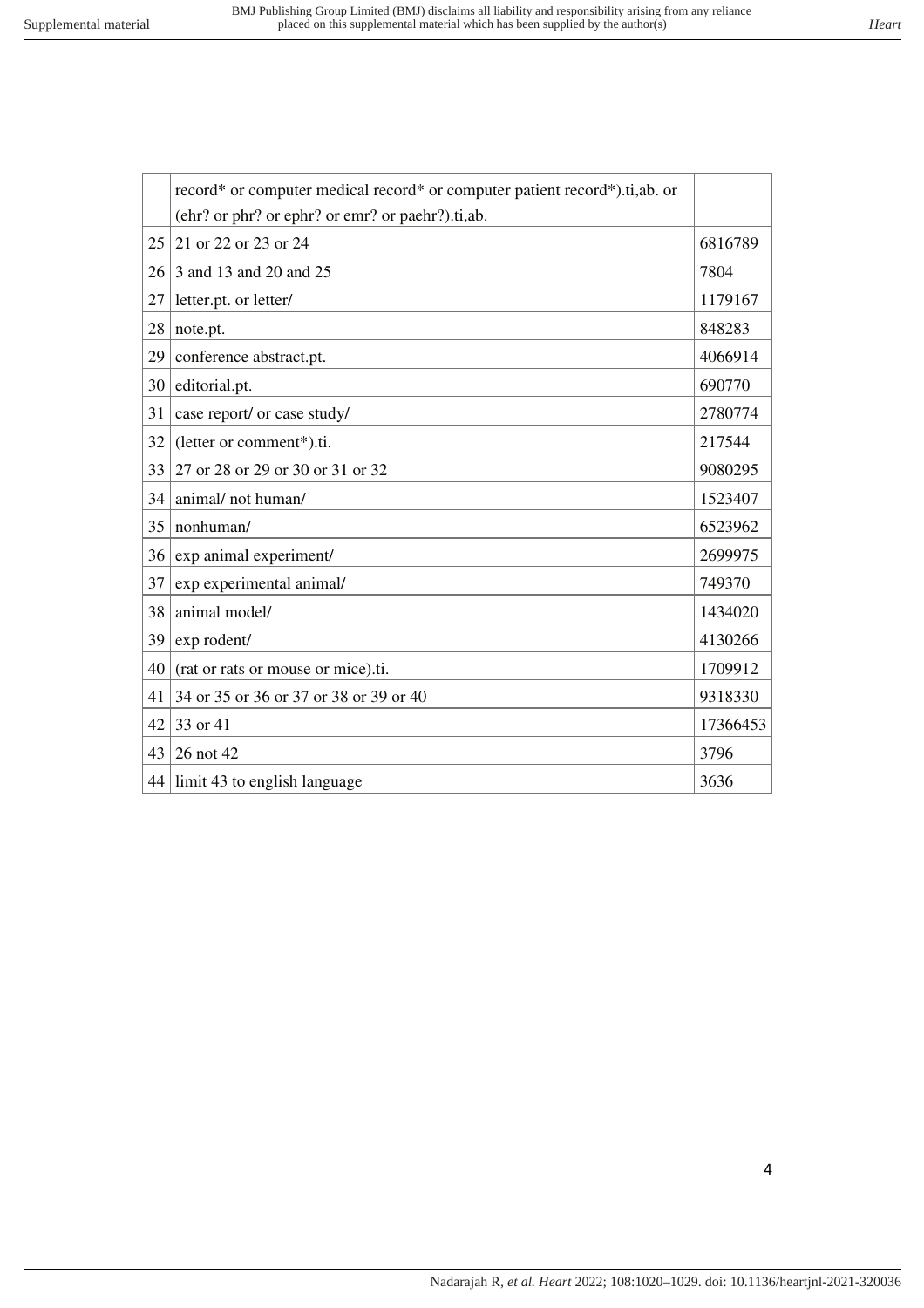#### **Inclusion and exclusion criteria pertaining to variables incorporated in models**

We have reviewed the text referred to by the reviewer and agree that we have not defined inclusion and exclusion criteria with regards to the variables incorporated in models. Given issues of space we have added these in supplementary material, which is copied below (without references), and referenced them in the main manuscript.

In this review we were interested in models that could use structured 'coded' data in community-based electronic health records or administrative claims databases. To make screening in the community for AF more cost-effective and feasible the model would use variables that are available, calculate the risk automatically, and require minimal additional visits for baseline risk stratification. We only considered the use of structured 'coded' data as the technology for natural language processing to extract free text into 'coded' data is too immature for widespread clinical use. We used examples of primary care or population-based health information databases across the world to define the variables most likely to be coded or extractable, accepting that there will be some variation.

The information that was considered likely to be available in community-based data sources ± linkages (depending on whether the original purpose of the database was documentation of clinical care, epidemiological surveillance, or health system planning) were:

- Sociodemographic variables including but not limited to age, sex, ethnicity and indices of multiple deprivation.
- Disease conditions and procedures including but not limited to other cardiovascular diseases, diabetes mellitus, chronic lung disease, renal disease, inflammatory disease, cancer, hypothyroidism and surgical procedures.
- Clinical assessments including but not limited to heart rate, systolic and diastolic blood pressure, height, weight and body mass index.
- Medications prescribed including but not limited to antihypertensives, statins, antidepressants, anxiolytics/hypnotics and antipsychotics.
- Lifestyle factors including but not limited to smoking status and alcohol consumption.
- Simple laboratory tests and biomarkers including but not limited to total, high-density lipoprotein and low-density lipoprotein cholesterol, triglycerides, creatinine, creactive protein, erythrocyte sedimentation rate.
- Referrals

We excluded the following types of variables that are either not routinely available as structured codes, or are very rarely tested for in clinical practice and so are not generalizable:

- Analysis of electrocardiograph (ECG) parameters (e.g. PR interval, QRS duration, pwave duration).
- Analysis of advanced diagnostic testing such as echocardiography parameters (e.g. left atrial dimensions, left ventricular end-diastolic diameter).
- Genetic markers and specialised (laboratory) tests (e.g. midregional sequence of proatrial natriuretic peptide).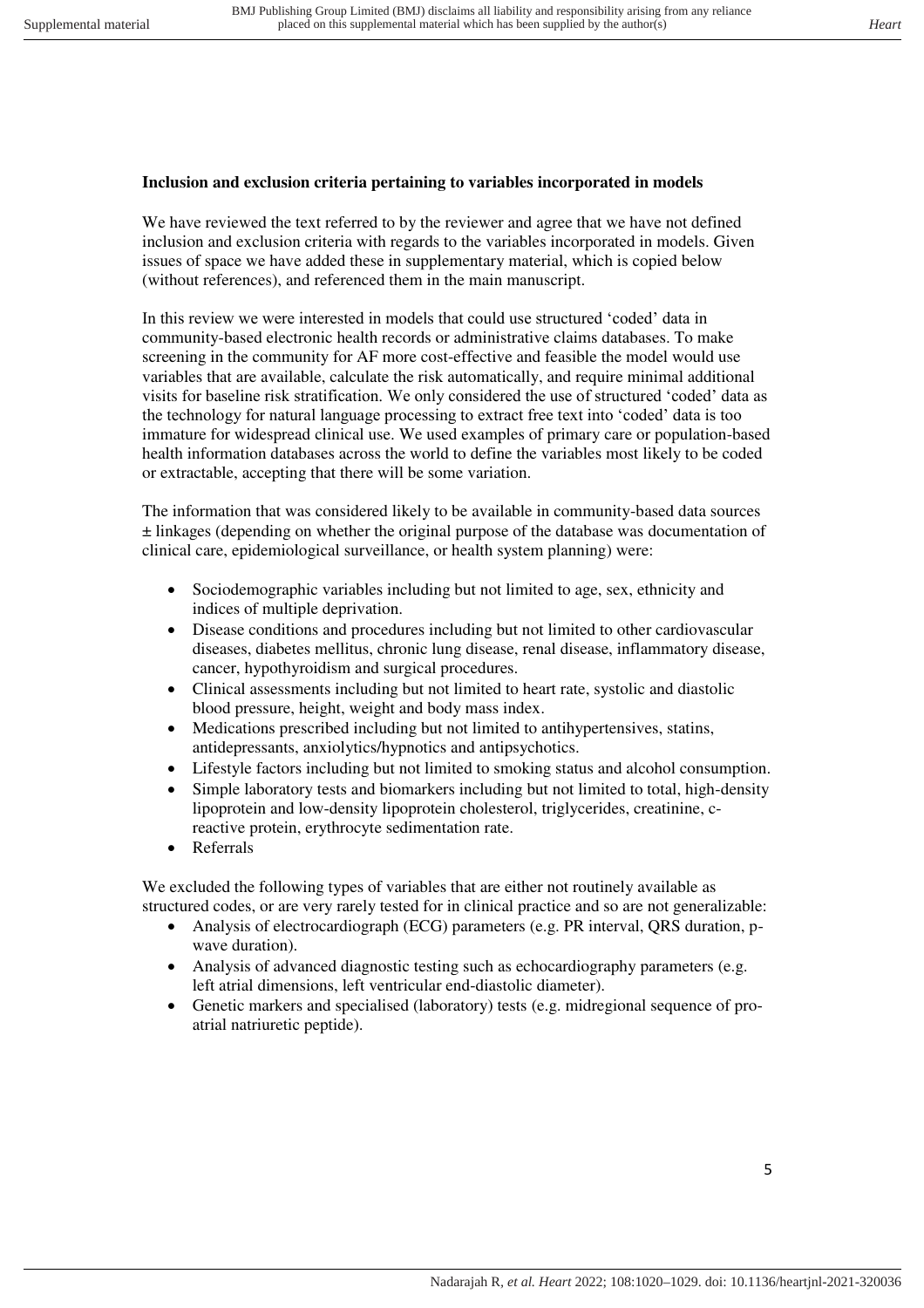## **PROBAST: Justifications for assessments for specific signalling questions**

#### **Risk of bias**

## Domain 1: Participants

Signalling question 2: Were all inclusions and exclusions of participants appropriate?

We assessed risk of bias based on the comorbidities or age cut-offs used for exclusion. With regards to comorbidities when studies excluded patients with valvular heart disease or valve surgery from their population the signalling question was marked as 'N' and the overall domain as 'high' risk of bias. We believe valvular heart disease is a common cardiovascular condition and a strong risk factor for atrial fibrillation.<sup>3</sup>

With regards to age the appropriateness of cut offs was decided by the expected prevalence of atrial fibrillation in the general based on available literature. The highest prevalence is between 65-85 years.<sup>4</sup> In American cohorts of European ancestry, the prevalence has been found to be  $0.2\%$  between 40-50 years.<sup>4</sup> In UK population databases the prevalence between 40-49 years has been found to be 0.7%.<sup>4</sup> In Korea and Japan the prevalence between 40-49 years has been found to be  $0.2\%$ .<sup>4</sup> In an Israeli population, from Clalit Health Services (CHS), the prevalence was approximately 0.6% below 50 years compared to 15.2% in age over 85 years.<sup>5</sup> Thus overall the consensus was that excluding patients below the age of 50 years would not exclude a subgroup that would alter the performance of the prediction model for the intended target population. In terms of an exclusion criteria at the top of the age stratum it was considered that excluding anyone below 95 years would be inappropriate based on a number of reasons. First, prevalence is very high over 85 years;<sup>5</sup> second, age has been frequently identified as a risk predictor for both atrial fibrillation and stroke secondary to atrial fibrillation;<sup>6</sup> third, 95 years was an upper limit on age for community prospective cohort designs that have been were used to develop prediction models for incident AF,<sup>78</sup> and finally there is significant potential in age greater than 85 years for benefit from anticoagulation.<sup>69</sup> Thus if a study included the age range  $50 - 95$  years this contributed to the signalling question being marked as 'Y'.

#### Domain 4: Analysis

#### Signalling question 4: Were participants with missing data handled appropriately?

We assessed risk of bias for missing data by assuming that if missing data was not mentioned at all that it was likely missing but not taken account for and thus marked as 'N or PN' and thus 'high' risk of bias. If there was any extent of missing data and methods had not been used to impute or an analysis had not been made to assess whether inclusion of missing values would have made a difference to performance measures, then the signalling question was marked as 'N or PN' and the overall domain as 'high' risk of bias.

#### **Applicability**

#### Domain 1: Participants

Even if the criteria for participant exclusion led to a high risk of bias, for example from exclusion of mitral valve stenosis or prosthetic heart valves, the cohort could still be applicable to the research question if this was a small proportion of the overall population. In such a case if the sample size was very large and derived from on population or primary care databases these were judged to be low concern for applicability for our target population.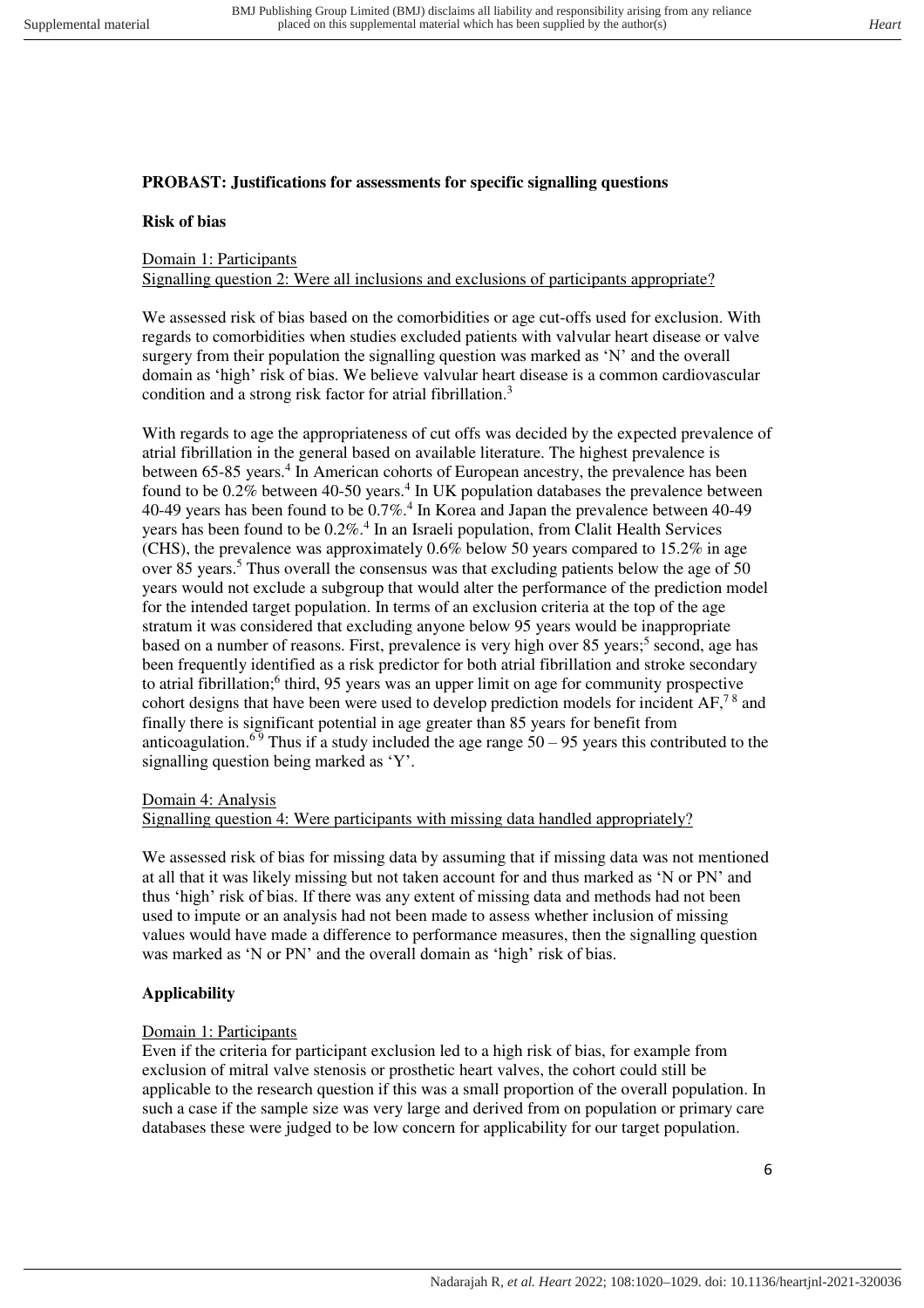**Studies excluded that met a number of inclusion criteria but were based in electronic health records housed in a secondary care institution, pertaining to a secondary care population or that include variables or investigations measured in secondary care.** 

- 1. Brunner, K. J., et al. (2014). Clinical predictors of risk for atrial fibrillation: implications for diagnosis and monitoring. Mayo Clinic Proceedings, Elsevier.
- 2. Chua, W., et al. (2019). "Data-driven discovery and validation of circulating bloodbased biomarkers associated with prevalent atrial fibrillation." European Heart Journal 40(16): 1268-1276.
- 3. Hulme, O. L., et al. (2019). "Development and validation of a prediction model for atrial fibrillation using electronic health records." JACC Clinical Electrophysiology 5(11): 1331-1341.
- 4. Khurshid, S., et al. (2020). "Performance of Atrial Fibrillation Risk Prediction Models in Over Four Million Individuals." Circulation: Arrhythmia 14: e008997.
- 5. Kolek, M. J., et al. (2016). "Evaluation of a prediction model for the development of atrial fibrillation in a repository of electronic medical records." JAMA Cardiol. 1(9): 1007-1013.
- 6. Tiwari, P., et al. (2020). "Assessment of a machine learning model applied to harmonized electronic health record data for the prediction of incident atrial fibrillation." JAMA network open 3(1): e1919396-e1919396.
- 7. Volgman, A. S., et al. (2019). "Risk factors for symptomatic atrial fibrillation-analysis of an outpatient database." Journal of Atrial Fibrillation 12(1).
- 8. Tischer, T. S., et al. (2015). "Prevalence of atrial fibrillation and the HATCH score." Herz 40(5): 803-808.

## **Studies excluded that met a number of inclusion criteria but diagnosis of atrial fibrillation was based solely on screening follow up examination without using community or hospital diagnoses; so not comparable to routinely-collected electronic health records**

- 1. Hamada, R. and S. Muto (2019). "Simple risk model and score for predicting of incident atrial fibrillation in Japanese." J Cardiol 73(1): 65-72.
- 2. Ding, L., et al. (2017). "Incidence of atrial fibrillation and its risk prediction model based on a prospective urban Han Chinese cohort." Journal of Human Hypertension 31(9): 574-579.

#### **Study identified through backward citation that met a number of inclusion criteria searching but participant inclusion was restricted to participants exactly at 65 years, 70 years and 75 years and thus excluded such a range of ages (64 years and below, 66-74 years, 76 years and above) that it was unrepresentative of a general primary care population**

1. Lip, G. Y., et al. (2020). "Evaluation of the C2HEST risk score as a possible opportunistic screening tool for incident atrial fibrillation in a healthy population (from a nationwide Danish cohort study)." The American Journal of Cardiology 125(1): 48-54.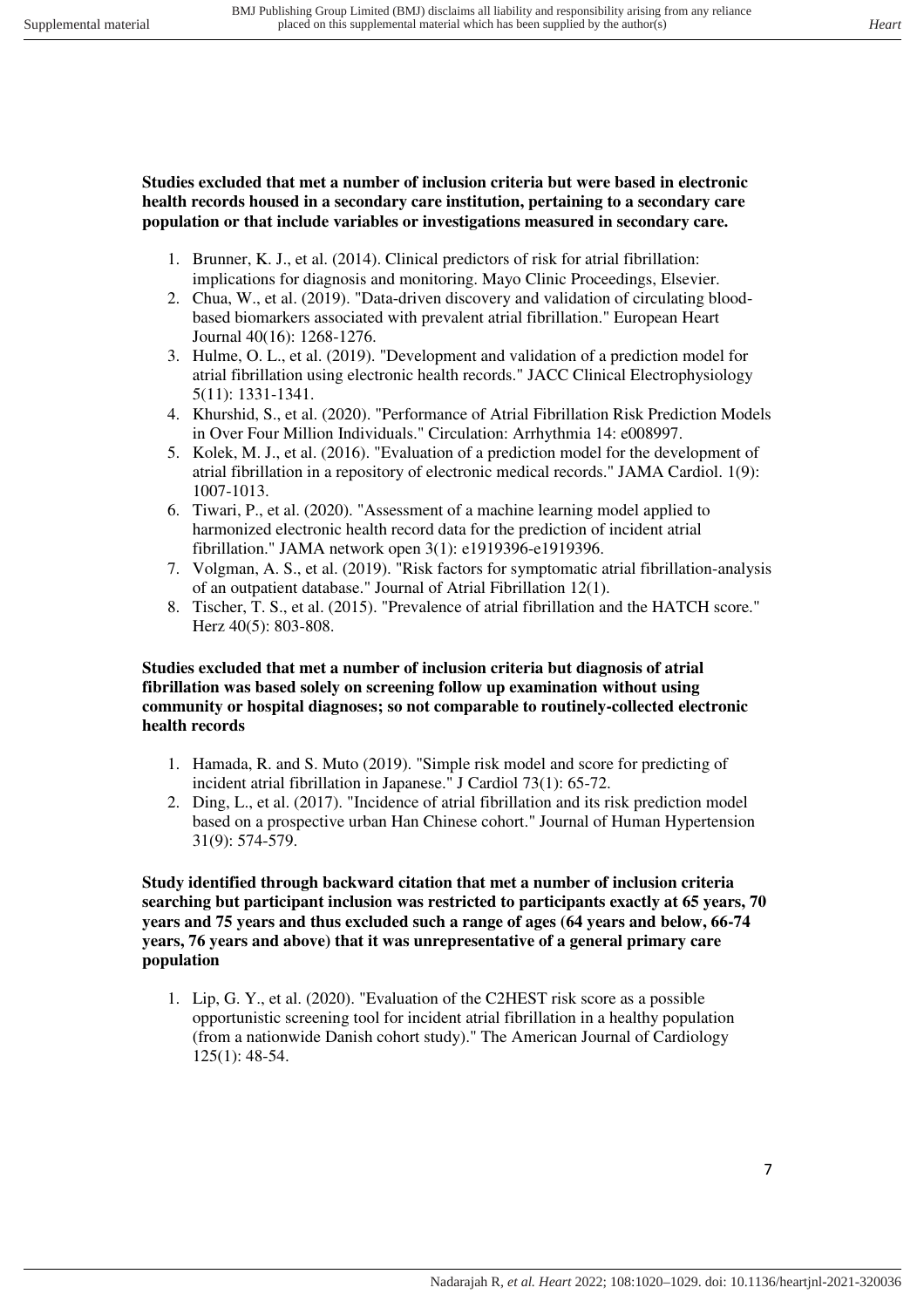# Bayesian meta-analysis of c-statistic / AUROC

All Bayesian meta-analysis models assume random effects by default. Results are based on the posterior median. Prediction intervals are directly obtained from the corresponding posterior quartiles. The standard model for random effects meta-analysis assumes that the 'true' performance is normally distributed within and across studies.<sup>10</sup> Within-study normality of performance estimates can be justified with this selection of included studies because they are all large. Snell et al. showd that the between-study distribution of the cstatistic on the original scale is not normally distributed when there is variability in the predictor effect across studies (which is likely in this selection of studies as they include different populations, and adopt slightly different definitions for predictors).<sup>10</sup> They found that the logit scale is more appropriate for the estimation of prediction interval. Consequently we used the "valmeta" function of the "metamisc" package in R software which applies a logit transformation to the c-statistic prior to calculation of summary c-statistic and prediction interval. $11$ 

For appropriate prior distributions we borrowed from earlier work by *Debray et al.* which recommended a half Student-t distribution with location m, scale  $\sigma$ , and v degrees of freedom where we set  $m = 0$  and define  $\sigma$  equal to the largest empirical value of  $\hat{\tau}$  (to allow for more extreme values of heterogeneity).<sup>12</sup> These hyperparameter values allow to penalise the extent of between-study heterogeneity when the number of included validation studies is low.<sup>12</sup> Further we also used  $v = 3$  to ensure that the variance  $\sigma^2 v/(v-2)$  exists and samples of  $\tau$  were truncated above 10 to rule out unreasonable values. Thus the resulting priors are given as rdiscr ~ Student-t(0, 0.5<sup>2</sup>, 3)T[0.10] which has been shown to allow for large but realistic values for between-study heterogeneity.<sup>12</sup>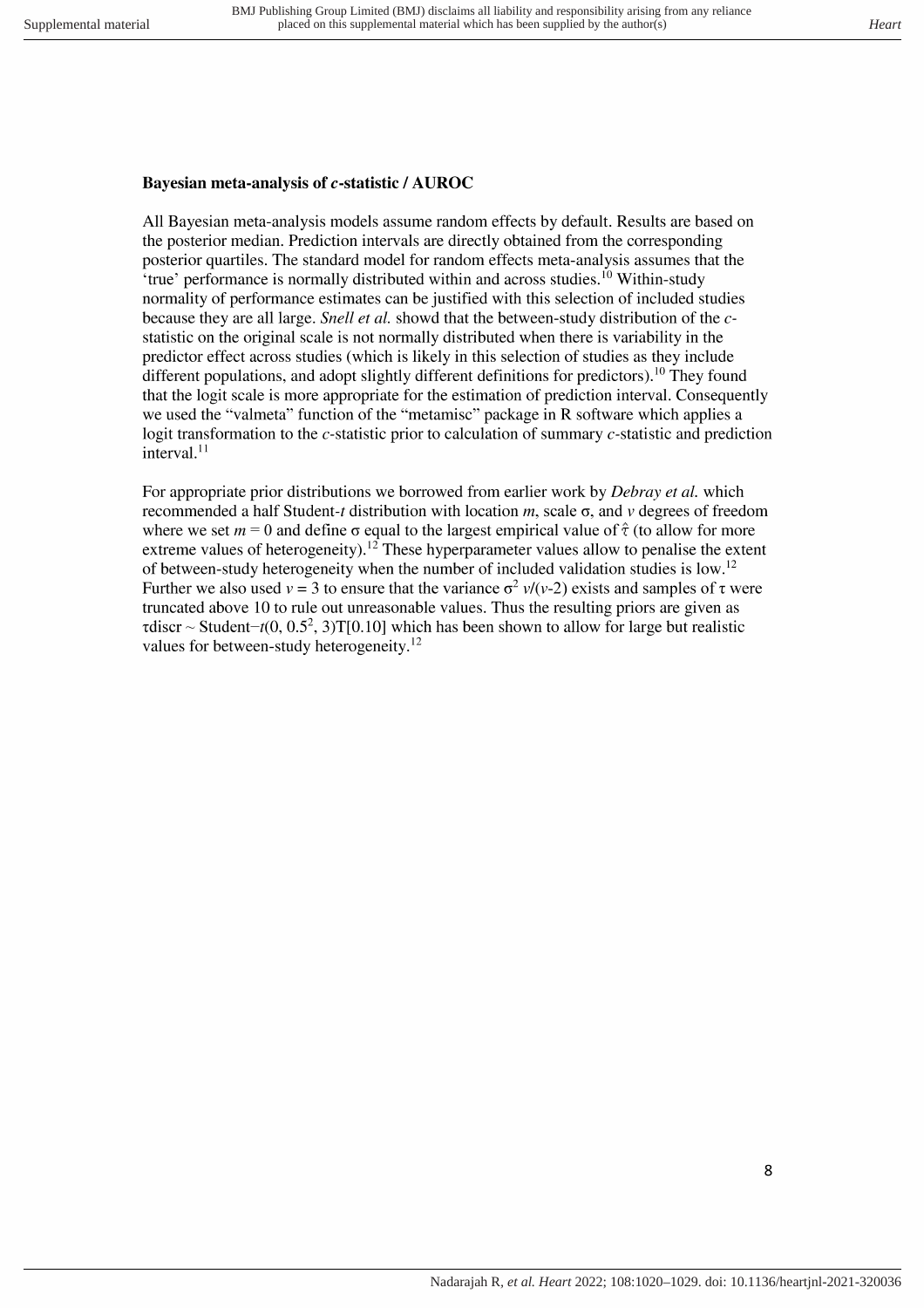#### **GRADE: Standards used for judging criteria for downgrading and upgrading certainty of evidence**

The certainty of the evidence was graded as 'high' (further research is very unlikely to change our confidence in the effect estimate), 'moderate' (further research is likely to have an important impact on our confidence in the effect estimate), 'low' (further research is very likely to have an important impact on our confidence in the effect estimate and is likely to change the estimate) or 'very low' (any estimate of effect is very uncertain).

The initial certainty level of the included prediction modelling studies was set at 'high' because the association between the predictors and outcomes was considered irrespective of any causal connection.<sup>13</sup> Eight criteria were considered to further downgrade or upgrade the certainty of the evidence; five criteria which might downgrade the overall certainty of the evidence (methodological limitations of the study, indirectness, imprecision, inconsistency and likelihood of publication bias) and three which might potentially upgrade the overall certainty of the evidence (large effect, dose-response relation in the effect, and opposing plausible residual bias or confounding).

Methodological limitations of the studies were assessed by considering the overall risk of bias judgement across studies based on the overall PROBAST risk of bias assessment. Indirectness was assessed by making a global judgement on how dissimilar the research evidence is to the research question at hand (in terms of population and outcomes across studies).

Indirectness was assessed through concerns regarding the applicability of each included study from PROBAST (i.e. when the populations, predictors or outcomes of the study differ from the research question) and an overall judgement across studies was made.

Imprecision was assessed by considering the optimal total number of events across all studies. A minimum threshold of 10 events per variable was considered as the minimum required in regression modelling development studies, and 100 when machine learning methods had been used.14 15 For external validation studies a minimum sample size of at least 200 events was less concerning for imprecision. <sup>16</sup> Results may also be imprecise when the 95% confidence intervals of c-statistic of all studies or of the largest studies include insufficient discrimination performance (0.5).

A global judgement on inconsistency was evaluated through the consistency of the model discrimination performance and the range of the 95% PI as a statistical measure of heterogeneity. Widely differing estimates of the c-statistic indicated inconsistency or if the 95% PI of the summary c-statistic was wide and included 0.5.

Publication bias was suspected when the body of evidence consisted of only positive studies from small sample sizes or all studies were funded by industry.

A large magnitude of effect (i.e. highly discriminatory predictive performance) was considered if the c-statistic exceeded 0.7 in the majority of studies.<sup>17</sup> Since this review was not focused on drugs or pharmaceutical agents, assessing a dose-response gradient was not applicable here. Finally, we only included studies that described a multivariable prediction model and thus making a judgement whether all plausible confounders and biases were accounted for and may lead to an underestimated association is not applicable here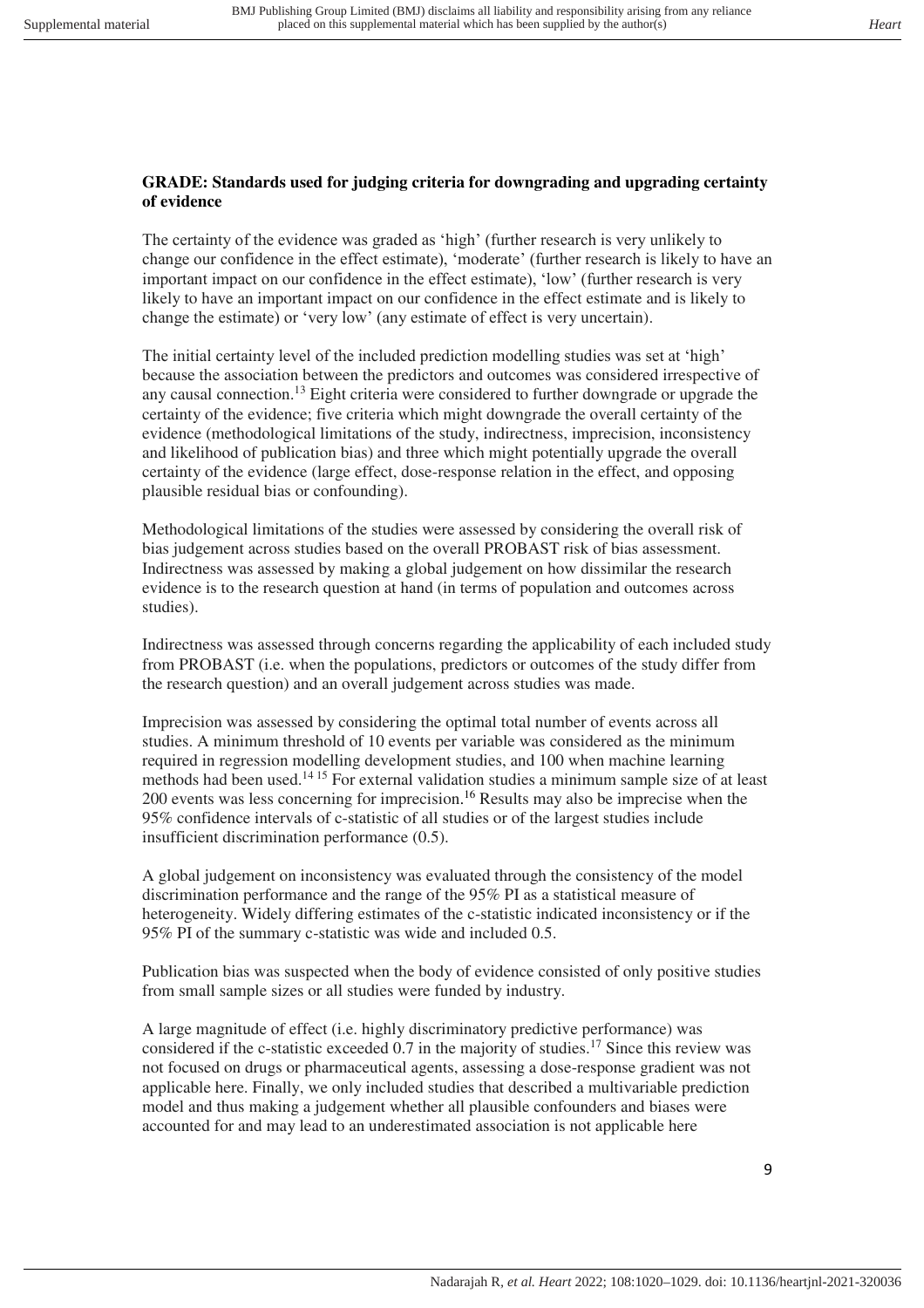## **SUPPLEMENTARY RESULTS**

## **Supplementary Table S1: Outcomes of studies reporting on prediction models**

| Predicti                       | <b>Study</b><br>aim        | <b>Study</b><br>(cohort)            | <b>Observed</b><br><b>AF/total</b>                                                                      |                | <b>Discrimination</b>       |                           | Calibration   |                     | <b>RoB</b><br>Partici- | <b>RoB</b>   |
|--------------------------------|----------------------------|-------------------------------------|---------------------------------------------------------------------------------------------------------|----------------|-----------------------------|---------------------------|---------------|---------------------|------------------------|--------------|
| on<br><b>Model</b>             |                            |                                     | population<br>$(\%)$                                                                                    | $c$ -statistic | 95%CI                       | p-value<br>of GOF<br>test | O: E<br>ratio | duration<br>(years) | pants<br>domain        | Overall      |
|                                |                            |                                     | Models originally derived for another purpose but tested for prediction of incident atrial fibrillation |                |                             |                           |               |                     |                        |              |
| CHADS <sub>2</sub>             | EV                         | Chao 2013<br>(NHIRD)                | 9,187/<br>702,502<br>(1.30)                                                                             | 0.713          | $0.707 -$<br>0.719          | $\rm N/A$                 | N/A           | 10                  | L                      | H            |
|                                | EV                         | Saliba 2016<br>(ClalitHS)           | 23,223/<br>1,062,073<br>(2.19)                                                                          | 0.728          | $0.711 -$<br>$0.731\dagger$ | N/A                       | N/A           | 3                   | $\mathbf U$            | H            |
|                                | $\mathop{\rm EV}\nolimits$ | Li 2019<br>(YMID)                   | 921/471,446<br>(0.20)                                                                                   | 0.632          | $0.604 -$<br>0.660          | $\rm N/A$                 | N/A           | 11                  | L                      | $\, {\rm H}$ |
|                                | EV                         | Li 2019<br>(NHIS-<br>HEALS)         | 12,143/<br>451,199<br>(2.69)                                                                            | 0.637          | $0.632 -$<br>0.642          | $\rm N/A$                 | $\rm N/A$     | 11                  | H                      | H            |
|                                | $\mathop{\rm EV}\nolimits$ | Kim 2020<br>(NHIS-NSC)              | 5,824/<br>432,587<br>(1.35)                                                                             | 0.652          | $0.646 -$<br>0.657          | N/A                       | N/A           | 5                   | H                      | H            |
| CHA <sub>2</sub> DS<br>2-VASc  | $\mathop{\rm EV}\nolimits$ | Saliba 2016<br>(ClalitHS)           | 23,223/<br>1,062,073<br>(2.19)                                                                          | 0.744          | $0.741 -$<br>0.747          | N/A                       | N/A           | $\mathfrak{Z}$      | $\mathbf U$            | H            |
|                                | EV                         | Li 2019<br>(YMID)                   | 921/471,446<br>(0.20)                                                                                   | 0.687          | $0.659 -$<br>0.716          | N/A                       | N/A           | 11                  | L                      | H            |
|                                | $\mathop{\rm EV}\nolimits$ | Li 2019<br>(NHIS-<br>HEALS)         | 12,143/<br>451,199<br>(2.69)                                                                            | 0.637          | $0.632 -$<br>0.642          | $\rm N/A$                 | $\rm N/A$     | 11                  | H                      | H            |
|                                | $\mathop{\rm EV}\nolimits$ | Himmelreich<br>2020 (Nivel-<br>PCD) | 5,264/<br>111,475<br>(4.72)                                                                             | 0.669          | $0.661 -$<br>0.677          | $\rm N/A$                 | N/A           | 5                   | $\mathbf{L}$           | H            |
|                                | $\mathop{\rm EV}\nolimits$ | Kim 2020<br>(NHIS-NSC)              | 5,824/<br>432,587<br>(1.35)                                                                             | 0.654          | $0.646 -$<br>0.661          | $\rm N/A$                 | N/A           | 5                   | H                      | H            |
| <b>HATCH</b>                   | $\mathop{\rm EV}\nolimits$ | Suenari 2017<br>(NHIRD)             | 9,174/<br>670,804<br>(1.40)                                                                             | 0.716          | $0.710 -$<br>0.723          | N/A                       | N/A           | 9                   | L                      | $\mathbf U$  |
|                                | $\mathop{\rm EV}\nolimits$ | Li 2019<br>(YMID)                   | 921/471,446<br>(0.20)                                                                                   | 0.633          | $0.598 -$<br>0.667          | N/A                       | $\rm N/A$     | 11                  | $\mathbf{L}$           | H            |
|                                | EV                         | Li 2019<br>(NHIS-<br>HEALS)         | 12,143/<br>451,199<br>(2.69)                                                                            | 0.646          | $0.641 -$<br>0.651          | N/A                       | $\rm N/A$     | $11\,$              | $H_{\rm}$              | H            |
|                                | EV                         | Kim 2020<br>(NHIS-NSC)              | 5,824/<br>432,587<br>(1.35)                                                                             | 0.669          | $0.661 -$<br>0.676          | $\rm N/A$                 | N/A           | $\sqrt{5}$          | H                      | H            |
|                                | $\mathop{\rm EV}\nolimits$ | Hu-WS 2020<br>(NHIRD)               | 12,051/<br>692,691<br>(1.74)                                                                            | $0.771*$       | $0.767 -$<br>0.775          | $\rm N/A$                 | $\rm N/A$     | 14                  | $\mathbf L$            | H            |
| <b>Machine Learning models</b> |                            |                                     |                                                                                                         |                |                             |                           |               |                     |                        |              |
| <b>CPRD</b>                    | D                          | Hill 2019<br>(CPRD)                 | 95,607/<br>2,994,837<br>$(3.19)^{+}$                                                                    | $0.827*$       | $0.826 -$<br>0.828          | $\rm N/A$                 | $\rm N/A$     | $11\,$              | $\Gamma$               | H            |

10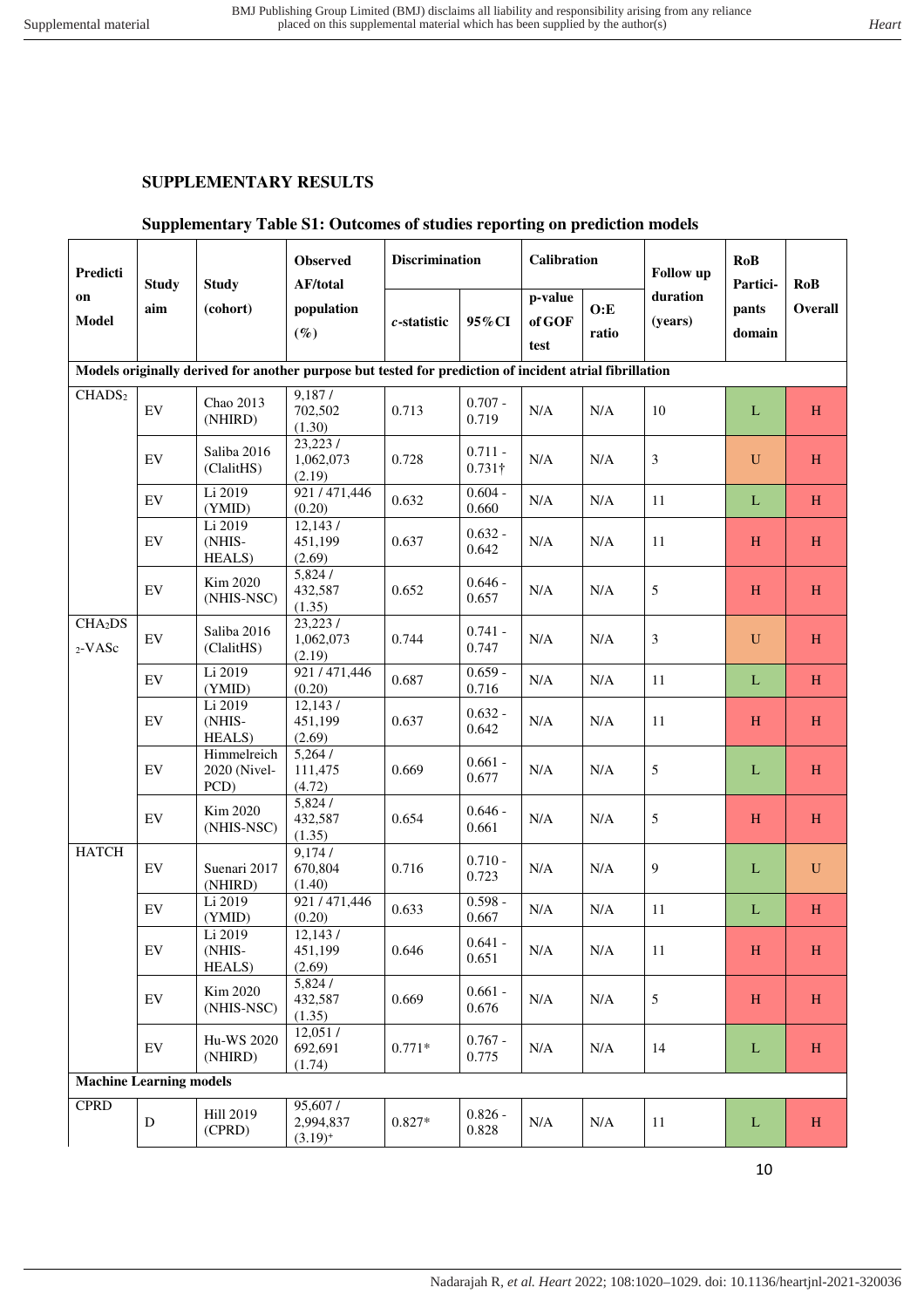|                                                               | EV                                                                 | Sekelj 2020<br>(Discover)           | 17,880/<br>604,135<br>(2.96)                            | $0.870*$           | $0.867 -$<br>0.873 | N/A   | N/A       | 8  | L | H |
|---------------------------------------------------------------|--------------------------------------------------------------------|-------------------------------------|---------------------------------------------------------|--------------------|--------------------|-------|-----------|----|---|---|
| <b>NHIRD</b>                                                  | $D^{\#}$                                                           | Hu-WS 2019<br>(NHIRD)               | 14,212/<br>682,237<br>(2.08)                            | 0.948              | $0.947 -$<br>0.949 | N/A   | N/A       | 14 | L | H |
| NHIS-<br>NSC <sup>§</sup>                                     | 5,824/<br>Kim 2020<br>${\bf D}$<br>432,587<br>(NHIS-NSC)<br>(1.35) |                                     | 0.845                                                   | $0.837 -$<br>0.853 | N/A                | N/A   | 5         | H  | H |   |
| <b>Regression Models derived in electronic health records</b> |                                                                    |                                     |                                                         |                    |                    |       |           |    |   |   |
| C <sub>2</sub> HEST                                           | D                                                                  | Li 2019<br>(YMID)                   | 921/471,446<br>(0.20)                                   | 0.750              | $0.730 -$<br>0.770 | N/A   | N/A       | 11 | L | H |
|                                                               | EV                                                                 | Li 2019<br>(NHIS-<br><b>HEALS</b> ) | 12,143/<br>451,199<br>(2.69)                            | 0.654              | $0.649 -$<br>0.659 | N/A   | N/A       | 11 | H | H |
|                                                               | EV                                                                 | Hu-WS 2020<br>(NHIRD)               | 12,051/<br>692,691<br>(1.74)                            | $0.790*$           | $0.785 -$<br>0.793 | N/A   | N/A       | 14 | L | H |
| <b>MHS</b>                                                    | D                                                                  | Aronson<br>2018 (MHS)               | 5,660 / 96,778<br>(5.80)                                | 0.743              | $0.737 -$<br>0.749 | N/A   | $0.970**$ | 10 | L | H |
|                                                               |                                                                    |                                     | Regression model derived in a prospective cohort design |                    |                    |       |           |    |   |   |
| <b>CHARG</b>                                                  | EV                                                                 | Hill 2019<br>(CPRD)                 | 95,607/<br>2,994,837<br>$(3.19)^{+}$                    | $0.725*$           | $0.723 -$<br>0.727 | N/A   | N/A       | 11 | L | H |
| $E-AF$                                                        | EV                                                                 | Himmelreich<br>2020 (Nivel-<br>PCD) | 5,264/<br>111,475<br>(4.72)                             | 0.736              | $0.727 -$<br>0.744 | 0.001 | 0.69      | 5  | L | H |

AF, Atrial Fibrillation; CHADS<sub>2</sub>, Congestive heart failure, Hypertension, Age >75, Diabetes mellitus, prior Stroke or transient ischemic attack [2 points]; CHA2DS2-VASc, Congestive heart failure, Hypertension, Age >75 [2 points], Stroke/transient ischemic attack/thromboembolism [2 points], Vascular disease, Age 65-74, Sex Category; CHARGE-AF, Cohorts for Heart and Aging Research in Genomic Epidemiology; C2HEST, Coronary artery disease / Chronic obstructive pulmonary disease [1 point each], Hypertension, Elderly (Age ≥75, 2 points), Systolic heart failure, Thyroid disease (hyperthyroidism); CI, Confidence Interval; ClalitHS, Clalit Health Services; CPRD, Clinical Practice Research Datalink; D, derivation; EHR, electronic health records; EV, external validation; GOF, goodness-of-fit; H, high; HATCH, Hypertension, Age, stroke or Transient ischemic attack, Chronic obstructive pulmonary disease, Heart failure; L, low; MHS, Maccabi Healthcare Services; NHIRD, National Health Insurance Research Database; NHIS-HEALS, National Health Insurance Service - Health screening Cohort; NHIS-NSC, National Health Insurance Service-based National Sample Cohort; Nivel-PCD, Netherlands Institute for Health Services Research Primary Care Database; N/A, not available; O:E, observed versus expected events; ROB, risk of bias; U, unclear; YMID, Yunnan Medical Insurance Database.

\* 95% CI for *c-*statistic not reported in article, so estimated from the reported *c-*statistic according to methods described by Debray *et al.* 2017; \*\* For Aronson 2018 the reported O:E was extracted by Himmelreich *et al.*  2020; # In Hu-WS 2019 the authors do an EV but in a subset of the NHIRD dataset pertaining to secondary care inpatients, preventing us from including this data into this review; † In Saliba 2016 the 95% upper CI for *c*statistic is reported as 0.725 but this is Ler than the stated *c-*statistic of 0.728, so the 95% upper CI has been estimated from the reported *c*-statistic according to methods described by Debray *et al.* 2017; <sup>+</sup> In Hill 2019 a total of 2,994,837 patients were included in the baseline model with 167,672 included in the time-varying model. The number of events are not differentiated between baseline and time-varying model. This dataset was divided between training (1,996,788) and holdout (998,049) for testing but number of events in each are not reported. For the EV of CHARGE-AF it is not specified which subset of the data is used for validation; § In Kim 2020 prediction model development using machine learning was completed both with and without the predictor PM<sub>2.5</sub> - which is fine particular matter air pollution. In this analysis we have only included the model without PM2.5 as it is judged not to be a predictor that would be routinely available in primary care or population EHR.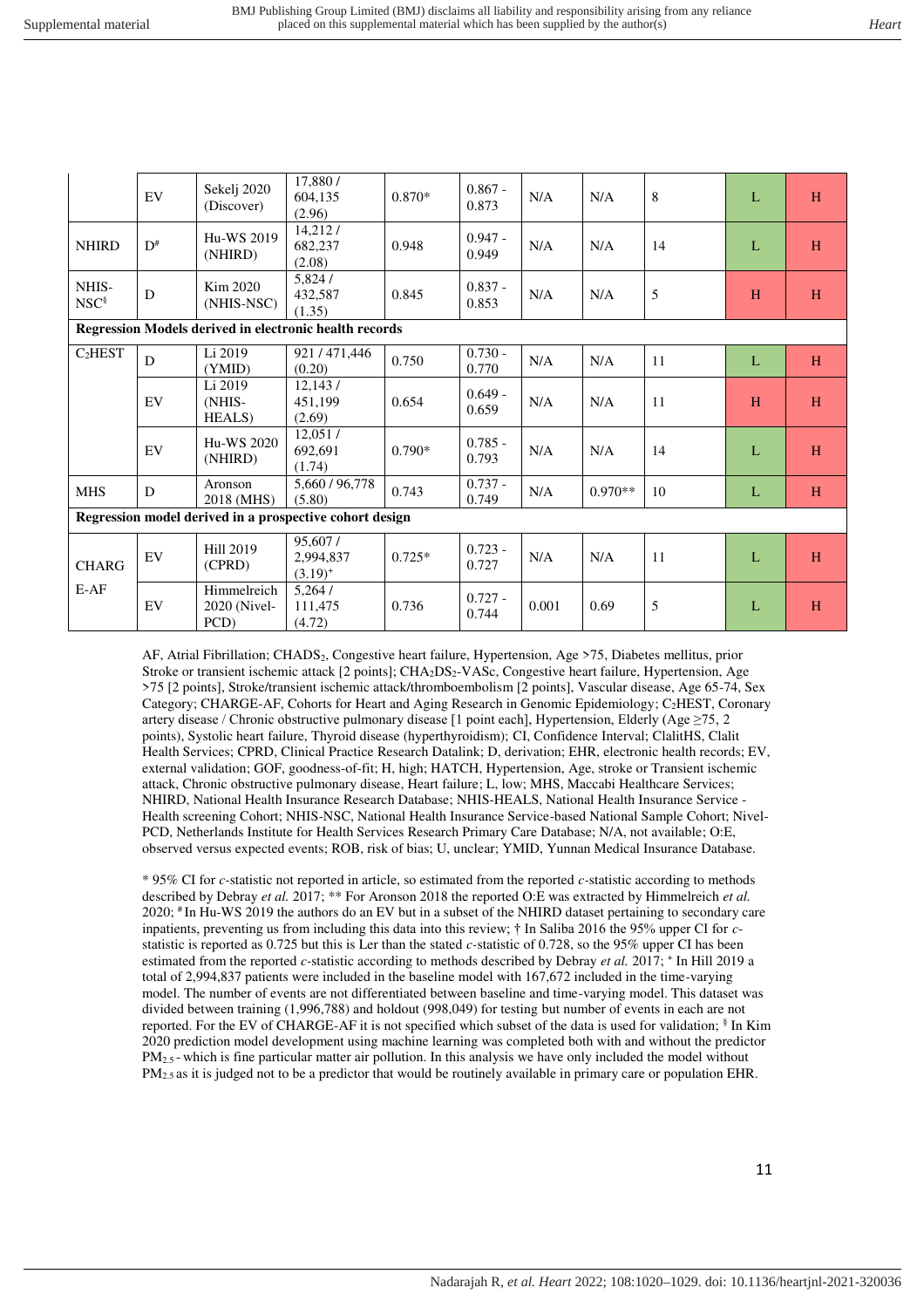#### **Supplementary Table S2: Performance of machine learning and traditional regression techniques during model development**

| Technique                  | <b>Discrimination</b>     |                 | <b>Calibration</b>     |           |  |  |  |  |  |  |
|----------------------------|---------------------------|-----------------|------------------------|-----------|--|--|--|--|--|--|
|                            | $c$ -statistic            | 95%CI           | p-value of GOF<br>test | O:E ratio |  |  |  |  |  |  |
| <b>Hill 2019 (CPRD)</b>    |                           |                 |                        |           |  |  |  |  |  |  |
| Neural network             | $0.818*$                  | $0.817 - 0.819$ | N/A                    | N/A       |  |  |  |  |  |  |
| Random forest              | $0.812*$                  | $0.811 - 0.813$ | N/A                    | N/A       |  |  |  |  |  |  |
| Support vector             |                           |                 |                        |           |  |  |  |  |  |  |
| machine                    | $0.811*$                  | $0.810 - 0.812$ | N/A                    | N/A       |  |  |  |  |  |  |
| Logistic LASSO             | $0.811*$                  | $0.810 - 0.812$ | N/A                    | N/A       |  |  |  |  |  |  |
| Traditional                |                           |                 |                        |           |  |  |  |  |  |  |
| regression                 | $0.797*$                  | $0.796 - 0.798$ | N/A                    | N/A       |  |  |  |  |  |  |
|                            | <b>Hu-WS 2019 (NHIRD)</b> |                 |                        |           |  |  |  |  |  |  |
| Random forest              | 0.948                     | $0.947 - 0.949$ | N/A                    | N/A       |  |  |  |  |  |  |
| <b>Kim 2020 (NHIS-NSC)</b> |                           |                 |                        |           |  |  |  |  |  |  |
| Extreme gradient           |                           |                 |                        |           |  |  |  |  |  |  |
| boosting                   | 0.845                     | $0.837 - 0.853$ | N/A                    | N/A       |  |  |  |  |  |  |
| Random forest              | 0.838                     | $0.830 - 0.846$ | N/A                    | N/A       |  |  |  |  |  |  |
| Naïve Bayes                | 0.833                     | $0.825 - 0.841$ | N/A                    | N/A       |  |  |  |  |  |  |
| Deep neural                |                           | $0.800 - 0.826$ |                        |           |  |  |  |  |  |  |
| network                    | 0.813                     |                 | N/A                    | N/A       |  |  |  |  |  |  |
| Decision tree              | 0.801                     | $0.787 - 0.815$ | N/A                    | N/A       |  |  |  |  |  |  |
| Support vector             | 0.766                     | $0.757 - 0.775$ | N/A                    |           |  |  |  |  |  |  |
| machine                    |                           |                 |                        | N/A       |  |  |  |  |  |  |
| Traditional                | 0.684                     | $0.675 - 0.693$ | N/A                    | N/A       |  |  |  |  |  |  |
| Regression                 |                           |                 |                        |           |  |  |  |  |  |  |

CI, Confidence Interval; CPRD, Clinical Practice Research Datalink; GOF, goodness-of-fit; LASSO, least absolute shrinkage and selection operator; N/A, not available; NHIRD, National Health Insurance Research Database; NHIS-NSC, National Health Insurance Service-based National Sample Cohort; O:E, observed versus expected events.

\* 95% CI for *c-*statistic not reported in article, so estimated from the reported *c-*statistic according to methods described by Debray *et al.* 2017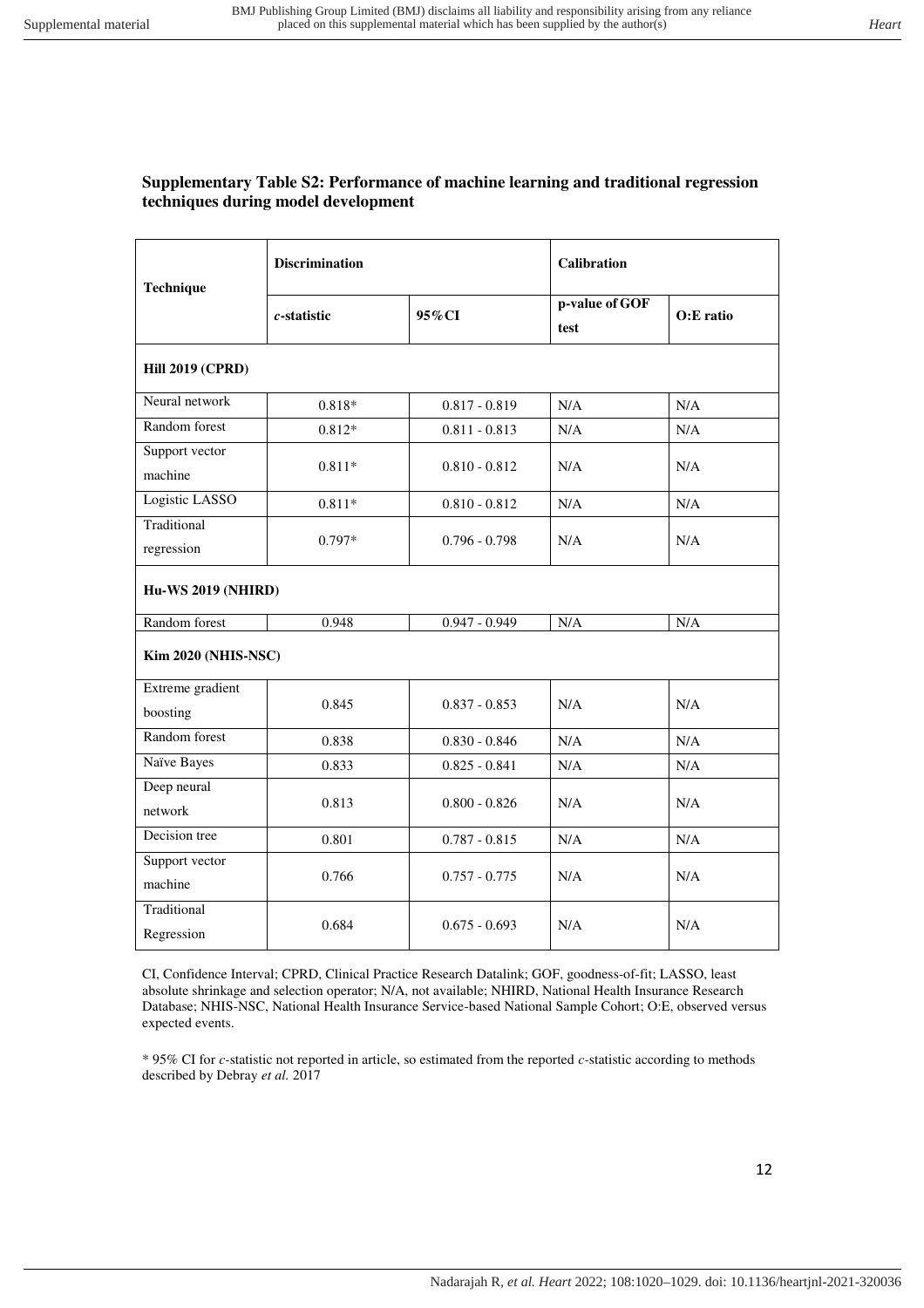## **Supplementary Table S3a: Baseline variables used in prediction models**

| Model                                  | <b>Predictors</b>                                             |                                                                                                                                                                                 |                                  |                                                                                                                                       |                                                                  |  |  |  |  |
|----------------------------------------|---------------------------------------------------------------|---------------------------------------------------------------------------------------------------------------------------------------------------------------------------------|----------------------------------|---------------------------------------------------------------------------------------------------------------------------------------|------------------------------------------------------------------|--|--|--|--|
|                                        | <b>Patient characteristics</b>                                | <b>Medical History</b>                                                                                                                                                          | <b>Physical</b><br>measurements  | <b>Investigations</b>                                                                                                                 | Other                                                            |  |  |  |  |
|                                        |                                                               | Models originally derived for another purpose but tested for prediction of incident atrial fibrillation                                                                         |                                  |                                                                                                                                       |                                                                  |  |  |  |  |
| CHADS <sub>2</sub>                     | Age                                                           | Hypertension, CHF, diabetes mellitus, CVA                                                                                                                                       |                                  |                                                                                                                                       |                                                                  |  |  |  |  |
| CHA <sub>2</sub> DS <sub>2</sub> -VASc | Age, sex                                                      | Hypertension, CHF, stroke/TIA/thromboembolism,<br>vascular disease                                                                                                              |                                  |                                                                                                                                       |                                                                  |  |  |  |  |
| <b>HATCH</b>                           | Age                                                           | Hypertension, CHF, stroke/TIA, COPD                                                                                                                                             |                                  |                                                                                                                                       |                                                                  |  |  |  |  |
| <b>Machine Learning models</b>         |                                                               |                                                                                                                                                                                 |                                  |                                                                                                                                       |                                                                  |  |  |  |  |
| <b>CPRD</b>                            | Age, sex, race, smoking<br>status                             | Hypertension, anti-hypertensive medication, CHF,<br>congenital heart disease, MI, LVH, type 1 DM, type<br>2 <sub>DM</sub>                                                       | Height, weight,<br>BMI, SBP, DBP |                                                                                                                                       |                                                                  |  |  |  |  |
| <b>NHIRD</b>                           | Age (years), age group,<br>sex                                | Hypertension, CHF, COPD, rheumatological<br>disease, dyslipidaemia, DM, CVA or TIA, sleep<br>disorder, cancer, hyperthyroidism, vascular disease,<br>gout, CKD or ESRD, anaemia |                                  |                                                                                                                                       | Follow-up<br>duration (years),<br>mean $CHA2DS2$ -<br>VASC score |  |  |  |  |
| NHIS-NSC*                              | Age, sex, smoking (pack-<br>year), alcohol                    | Hypertension, CHF, MI, vascular disease,<br>stroke/TIA, COPD                                                                                                                    | BMI, SBP                         | Triglycerides, total<br>cholesterol, HDL<br>cholesterol, LDL<br>cholesterol, eGFR, GGT,<br>fasting blood glucose,<br>Haemoglobin, AST | Socioeconomic<br>status                                          |  |  |  |  |
|                                        | <b>Regression Models derived in electronic health records</b> |                                                                                                                                                                                 |                                  |                                                                                                                                       |                                                                  |  |  |  |  |
| C <sub>2</sub> HEST                    | Age                                                           | Hypertension, ischaemic heart disease, CHF, COPD,<br>thyroid disease                                                                                                            |                                  |                                                                                                                                       |                                                                  |  |  |  |  |
| <b>MHS</b>                             | Age, sex                                                      | Anti-hypertensive medication, MI, CHF, peripheral<br>vascular disease, inflammatory disease in a female,<br><b>COPD</b>                                                         | BMI, SBP                         |                                                                                                                                       |                                                                  |  |  |  |  |
|                                        | Regression model derived in a prospective cohort design       |                                                                                                                                                                                 |                                  |                                                                                                                                       |                                                                  |  |  |  |  |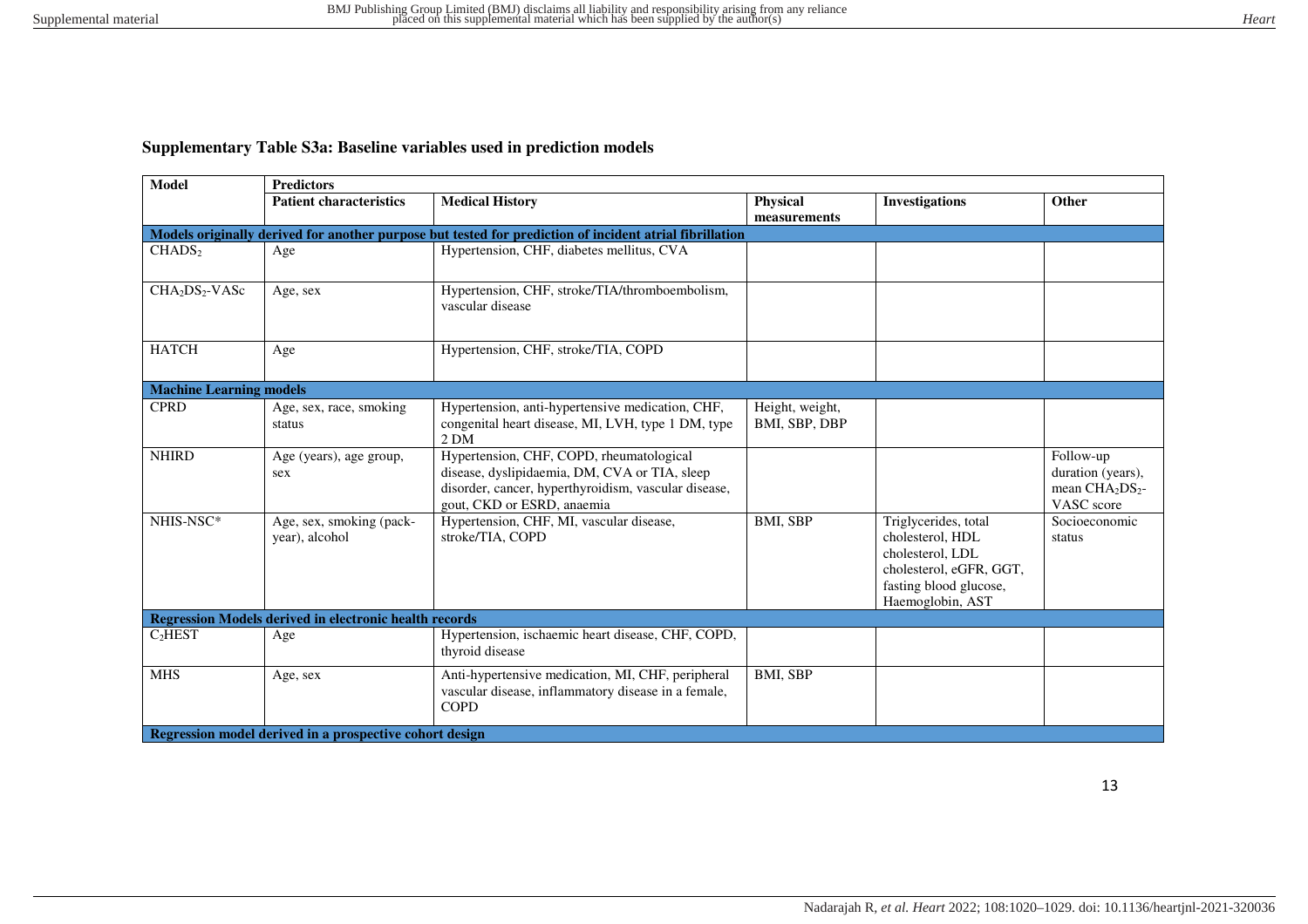| <b>CHARGE-AF</b> | Age, race, smoking status | Anti-hypertensive medication, MI, CHF, DM | Height, weight,<br>SBP, DBP |  |
|------------------|---------------------------|-------------------------------------------|-----------------------------|--|
|                  |                           |                                           |                             |  |

## Supplementary Table S3b: Time-varying variables in CPRD model of *Hill et al*<sup>18</sup>

| <b>Variable</b>                                                                                                                                    | Description of time-varying component                                                                                                                                                                                                |
|----------------------------------------------------------------------------------------------------------------------------------------------------|--------------------------------------------------------------------------------------------------------------------------------------------------------------------------------------------------------------------------------------|
| <b>Patient Characteristics</b>                                                                                                                     |                                                                                                                                                                                                                                      |
| Age                                                                                                                                                | Age in years at start of each 91-day quarter                                                                                                                                                                                         |
| Sex                                                                                                                                                | Male or female                                                                                                                                                                                                                       |
| Race                                                                                                                                               | Known white or other                                                                                                                                                                                                                 |
| Smoking status                                                                                                                                     | Known current smoker or other                                                                                                                                                                                                        |
| Height                                                                                                                                             | Latest recorded value                                                                                                                                                                                                                |
| Weight                                                                                                                                             | A new set of predictors was derived using clinical measurements over the year prior to AF date (or equivalent for matched non-<br>AF patients):                                                                                      |
| <b>BMI</b>                                                                                                                                         | latest value recorded in each quarter<br>$\bullet$<br>difference between latest and earliest values recorded in total                                                                                                                |
| <b>DBP</b>                                                                                                                                         | difference between min and max values in each quarter<br>$\bullet$<br>difference between min and max values across successive quarters<br>٠                                                                                          |
| <b>SBP</b>                                                                                                                                         | difference between min and max values recorded in total<br>number of measurements recorded in each quarter<br>$\bullet$<br>number of measurements recorded in total<br>$\bullet$                                                     |
| <b>Medical History</b>                                                                                                                             |                                                                                                                                                                                                                                      |
| Hypertension<br>Anti-hypertensive medication<br><b>CHF</b><br>Ischaemic heart disease<br>Congenital heart disease<br>MI<br><b>LVH</b><br>Type 1 DM | For each comorbidity, a new set of predictors was derived to indicate whether an event was observed in each quarter over the<br>year prior to AF diagnosis (or equivalent for matched non-AF patients), or at any time prior to this |
| Type 2 DM                                                                                                                                          |                                                                                                                                                                                                                                      |

AF, Atrial Fibrillation; AST, aspartate aminotransferase; BMI, body mass index; CHADS<sub>2</sub>, Congestive heart failure, Hypertension, Age >75, Diabetes mellitus, prior Stroke or transient ischemic attack [2 points]; CHA<sub>2</sub>DS<sub>2</sub>-VASc, Congestive heart failure, Hypertension, Age >75 [2 points], Stroke/transient ischemic attack/thromboembolism [2 points]; CHARGE-AF, Cohorts for Heart and Aging Research in Genomic Epidemiology; C<sub>2</sub>HEST, Coronary artery disease / Chronic obstructive pulmonary disease [1 point

14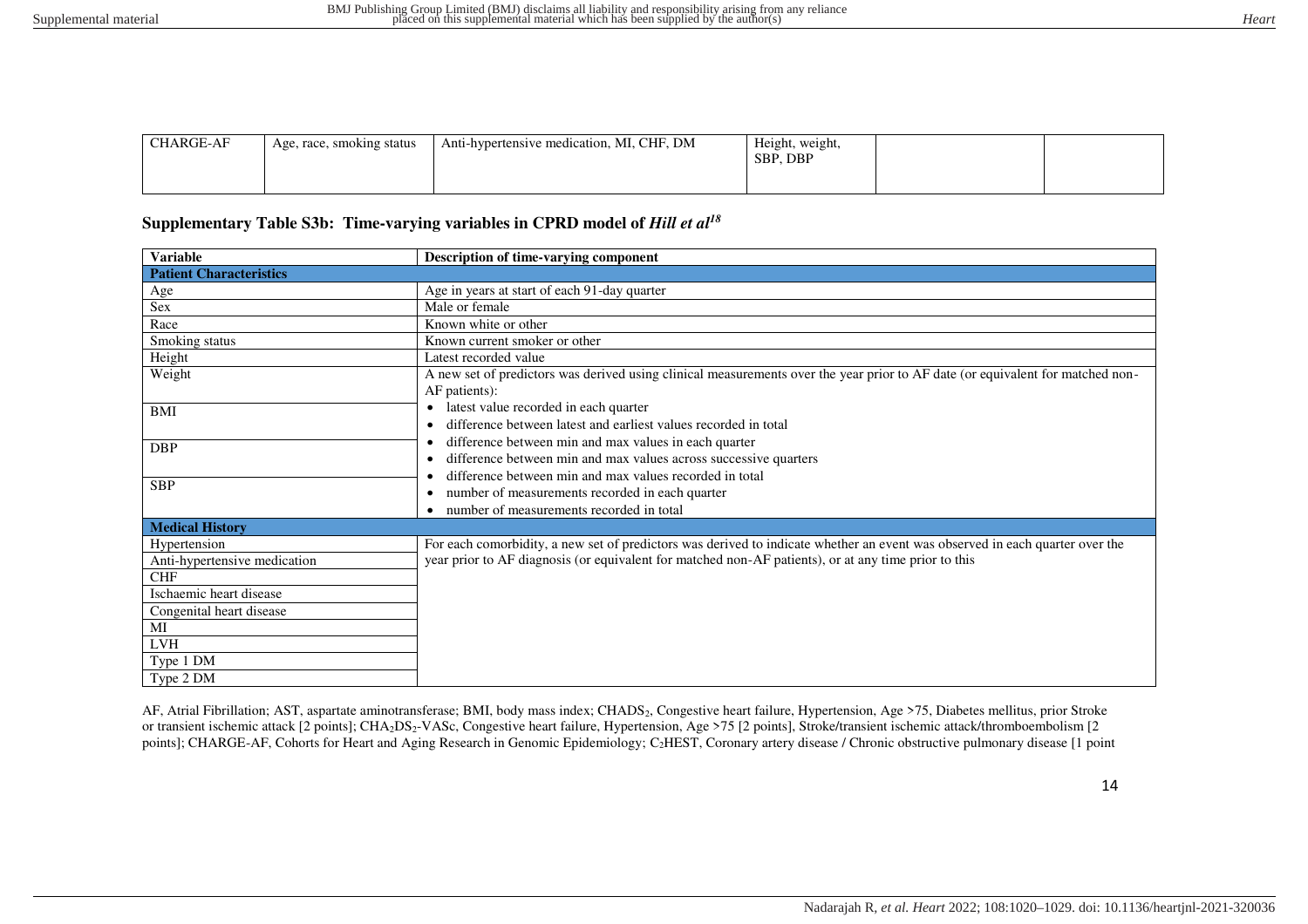each], Hypertension, Elderly (Age ≥75, 2 points), Systolic heart failure, Thyroid disease (hyperthyroidism); CHF, chronic heart failure; CKD, chronic kidney disease; COPD, chronic obstructive pulmonary disease; CPRD, Clinical Practice Research Datalink; CVA, cerebrovascular accident; DBP, diastolic blood pressure; DM, diabetes mellitus; eGFR, estimated glomerular filtration rate; ESRD, end-stage renal disease; GGT, gamma glutamyl transferase; HATCH, Hypertension, Age, stroke or Transient ischemic attack, Chronic obstructive pulmonary disease, Heart failure; HDL, high density lipoprotein; L, low; LDL, low density lipoprotein; LVH, left ventricular hypertrophy; MHS, Maccabi Healthcare Services; MI, myocardial infarction; NHIRD, National Health Insurance Research Database; NHIS-HEALS, National Health Insurance Service - Health screening Cohort; NHIS-NSC, National Health Insurance Service-based National Sample Cohort; SBP, systolic blood pressure; TIA, transient ischaemic attack.  $*$  In Kim 2020 prediction model development using machine learning was completed both with and without the predictor  $PM_{2.5}$ -which is fine particular matter air pollution. In this analysis we have only included the model without PM<sub>2.5</sub> as it is judged not to be a predictor that would be routinely available in primary care or population EHR.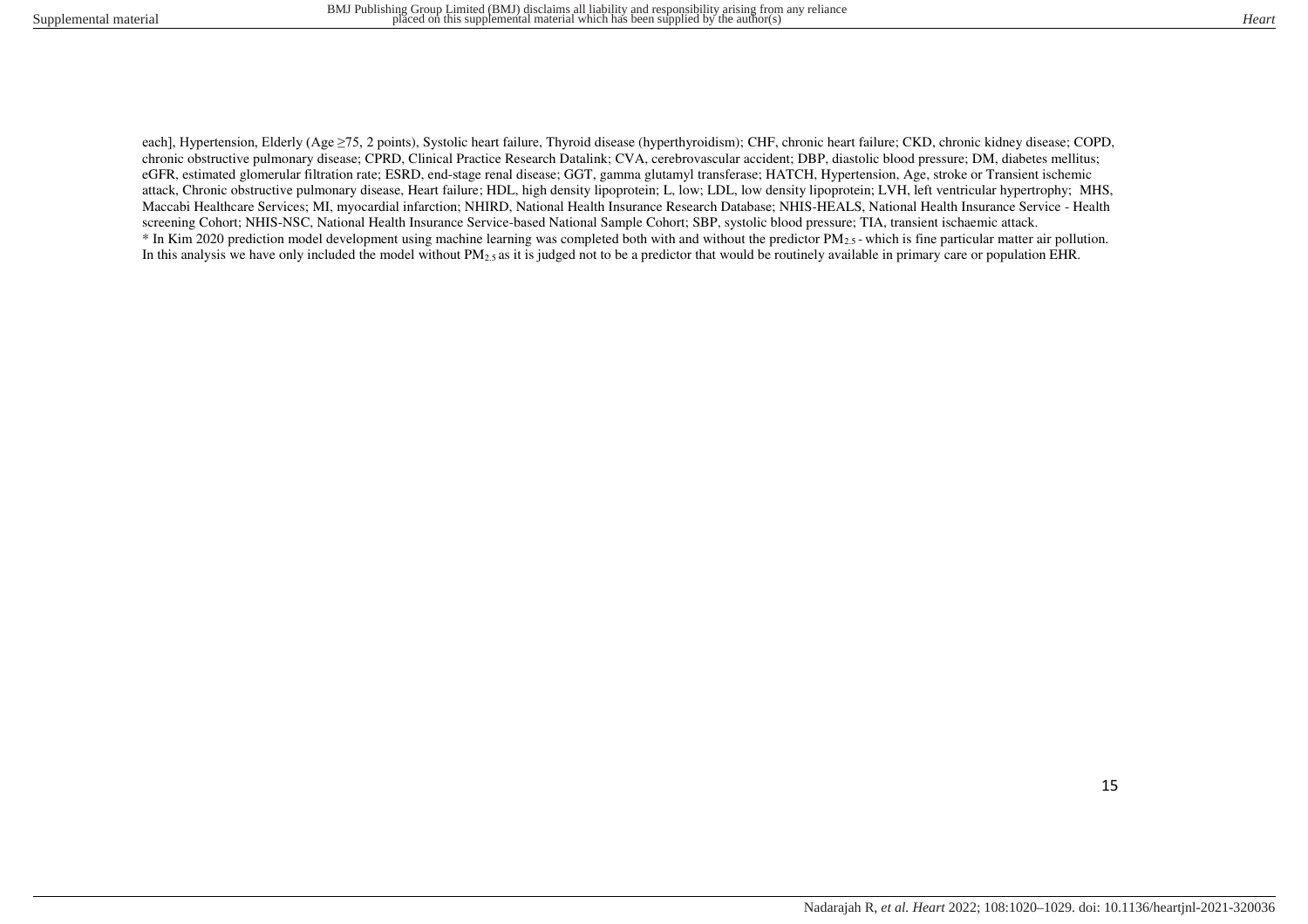## **Supplementary Table S4: Risk of bias and applicability assessment for each PROBAST domain**

| <b>Study</b>        | Model               | Aim                        | RoB<br>Participants | RoB<br><b>Predictors</b> | RoB<br>Outcome | RoB<br><b>Analysis</b> | <b>Applicability</b><br>Participants | <b>Applicability</b><br><b>Predictors</b> | <b>Applicability</b><br><b>Outcomes</b> | Overall<br>RoB            | Overall<br><b>Applicability</b> |
|---------------------|---------------------|----------------------------|---------------------|--------------------------|----------------|------------------------|--------------------------------------|-------------------------------------------|-----------------------------------------|---------------------------|---------------------------------|
| Aronson<br>2018     | <b>MHS</b>          | $\mathbf D$                | L                   | L                        | L              | $\, {\rm H}$           | $\mathbf L$                          | L                                         | $\mathbf L$                             | $\, {\rm H}$              | $\mathbf L$                     |
| Chao 2013           | CHADS <sub>2</sub>  | EV                         | $\mathbf{L}$        | $\mathbf L$              | $\mathbf U$    | H                      | $\mathbf L$                          | $\mathbf L$                               | $\mathbf L$                             | H                         | L                               |
| <b>Hill 2019</b>    | <b>CPRD</b>         | D                          | $\mathbf L$         | L                        | H              | $\mathbf U$            | $\mathbf L$                          | L                                         | $\mathbf L$                             | H                         | L                               |
| <b>Hill 2019</b>    | CHARGE-<br>$\rm AF$ | EV                         | L                   | L                        | H              | $\mathbf U$            | L                                    | L                                         | $\mathbf L$                             | H                         | $\mathbf L$                     |
| Himmelreich<br>2020 | CHARGE-<br>$\rm AF$ | EV                         | L                   | L                        | L              | H                      | L                                    | L                                         | $\mathbf L$                             | $H_{\rm}$                 | L                               |
| Himmelreich<br>2020 | $CHA2DS2$ -<br>VASc | EV                         | $\mathbf{L}$        | L                        | $\mathbf{L}$   | $\, {\rm H}$           | L                                    | $\mathbf{L}$                              | $\mathbf L$                             | $H_{\rm}$                 | L                               |
| Hu-WS 2019          | <b>NHIRD</b>        | $\mathbf D$                | $\mathbf L$         | $\mathbf H$              | $\mathbf L$    | $\mathbf H$            | $\mathbf L$                          | $\mathbf H$                               | $\mathbf L$                             | $\boldsymbol{\mathrm{H}}$ | $\mathbf H$                     |
| Hu-WS 2020          | C <sub>2</sub> HEST | EV                         | $\mathbf L$         | L                        | $\mathbf U$    | H                      | $\mathbf L$                          | L                                         | $\mathbf U$                             | H                         | $\mathbf U$                     |
| Hu-WS 2020          | <b>HATCH</b>        | $\mathop{\rm EV}\nolimits$ | $\mathbf L$         | $\mathbf L$              | ${\bf U}$      | $\, {\rm H}$           | $\mathbf L$                          | $\mathbf L$                               | ${\bf U}$                               | $\boldsymbol{\mathrm{H}}$ | ${\bf U}$                       |
| Kim 2020            | NHIS-NSC            | D                          | $\,$ H              | L                        | $\mathbf L$    | H                      | $\mathbf L$                          | L                                         | $\mathbf L$                             | H                         | $\mathbf L$                     |
| Kim 2020            | CHADS <sub>2</sub>  | EV                         | H                   | $\mathbf L$              | L              | H                      | $\mathbf L$                          | L                                         | $\mathbf L$                             | H                         | L                               |
| Kim 2020            | $CHA2DS2$ -<br>VASc | $\mathop{\rm EV}\nolimits$ | $\, {\rm H}$        | L                        | $\mathbf{L}$   | $\, {\rm H}$           | $\mathbf{L}$                         | $\mathbf L$                               | $\mathbf L$                             | $H_{\rm}$                 | L                               |
| Kim 2020            | <b>HATCH</b>        | EV                         | $\, {\rm H}$        | $\mathbf L$              | $\mathbf L$    | $\, {\rm H}$           | $\mathbf L$                          | $\mathbf L$                               | $\mathbf L$                             | H                         | $\mathbf L$                     |
| Li 2019             | C <sub>2</sub> HEST | $\mathbf D$                | $\mathbf L$         | L                        | $\mathbf L$    | H                      | $\mathbf L$                          | $\mathbf L$                               | $\mathbf L$                             | H                         | $\mathbf L$                     |
| Li 2019             | C <sub>2</sub> HEST | EV                         | $\, {\rm H}$        | L                        | $\mathbf{L}$   | $\, {\rm H}$           | $\mathbf{L}$                         | $\mathbf L$                               | $\mathbf L$                             | $H_{\rm}$                 | L                               |
| Li 2019             | CHADS <sub>2</sub>  | EV<br>(YMID)               | L                   | L                        | $\mathbf{L}$   | H                      | $\mathbf L$                          | L                                         | $\mathbf L$                             | H                         | L                               |
| Li 2019             | CHADS <sub>2</sub>  | EV<br>(NHIS-<br>HEALS)     | H                   | L                        | L              | $\, {\rm H}$           | $\mathbf L$                          | L                                         | $\mathbf L$                             | $\rm H$                   | L                               |
| Li 2019             | $CHA2DS2$ -<br>VASc | EV<br>(YMID)               | L                   | L                        | $\mathbf L$    | H                      | $\mathbf L$                          | L                                         | $\mathbf L$                             | H                         | L                               |
| Li 2019             | $CHA2DS2$ -<br>VASc | EV<br>(NHIS-<br>HEALS)     | H                   | L                        | $\mathbf{L}$   | H                      | L                                    | $\mathbf L$                               | $\mathbf L$                             | H                         | L                               |
| Li 2019             | <b>HATCH</b>        | EV<br>(YMID)               | L                   | L                        | L              | $\, {\rm H}$           | L                                    | L                                         | $\mathbf L$                             | $H_{\rm}$                 | L                               |
| Li 2019             | <b>HATCH</b>        | EV<br>(NHIS-<br>HEALS)     | H                   | L                        | $\mathbf{L}$   | H                      | L                                    | L                                         | $\mathbf L$                             | H                         | L                               |
| Saliba 2016         | CHADS <sub>2</sub>  | EV                         | $\mathbf U$         | L                        | $\mathbf U$    | H                      | $\mathbf L$                          | L                                         | $\mathbf L$                             | H                         | L                               |
| Saliba 2016         | $CHA2DS2$ -<br>VASc | EV                         | $\mathbf U$         | L                        | $\mathbf U$    | H                      | L                                    | L                                         | $\mathbf L$                             | H                         | L                               |
| Sekelj 2020         | <b>CPRD</b>         | EV                         | $\mathbf L$         | L                        | H              | H                      | $\mathbf L$                          | L                                         | $\mathbf L$                             | H                         | $\mathbf L$                     |
| Suenari 2017        | <b>HATCH</b>        | EV                         | $\mathbf{L}$        | L                        | L              | $\mathbf U$            | $\mathbf L$                          | L                                         | $\mathbf L$                             | $\mathbf U$               | L                               |

CHADS2, Congestive heart failure, Hypertension, Age >75, Diabetes mellitus, prior Stroke or transient ischemic attack [2 points]; CHA2DS2-VASc, Congestive heart failure, Hypertension, Age >75 [2 points], Stroke/transient ischemic attack/thromboembolism [2 points], Vascular disease, Age 65-74, Sex Category; CHARGE-AF, Cohorts for Heart and Aging Research in Genomic Epidemiology; C2HEST, Coronary artery disease / Chronic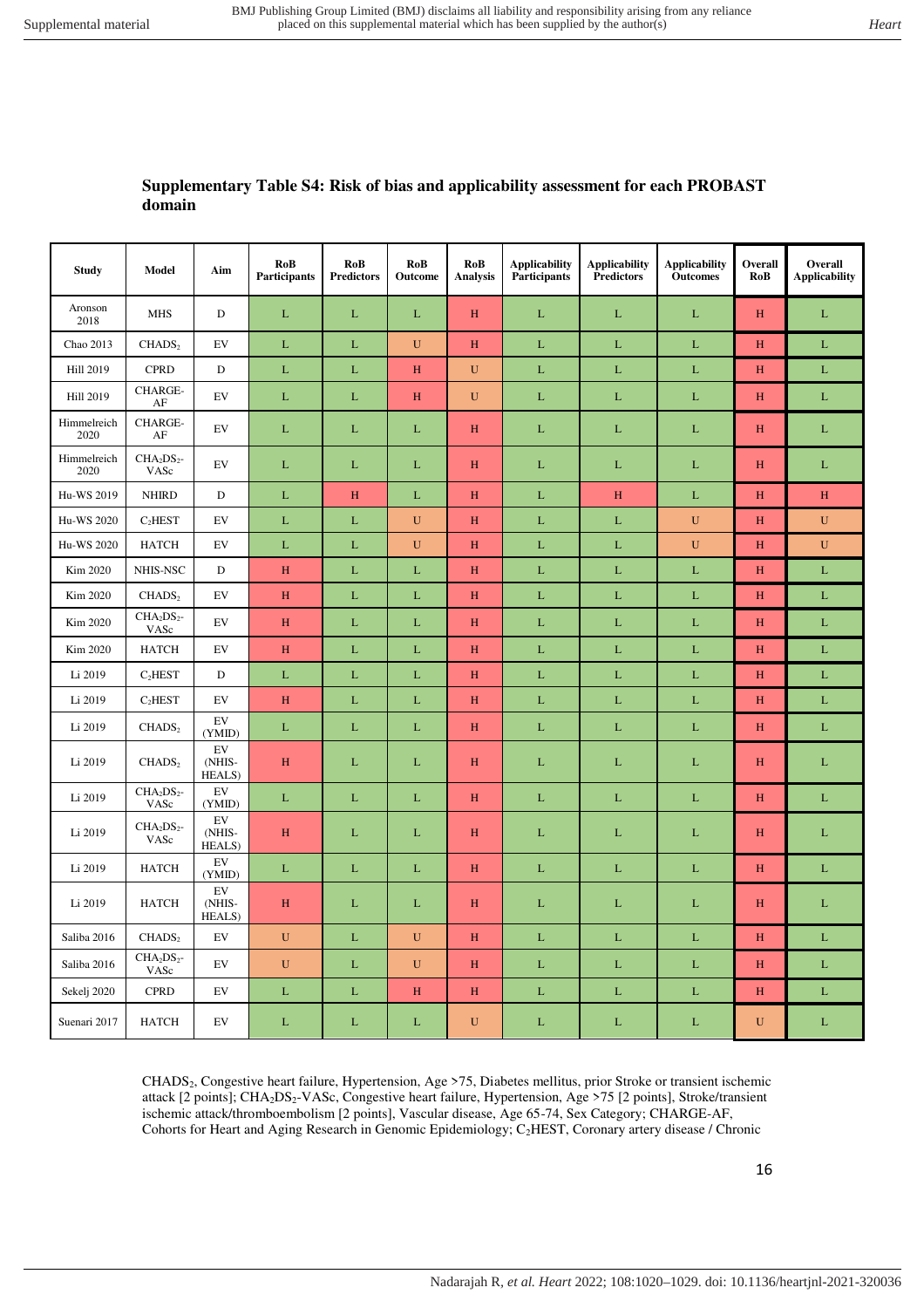obstructive pulmonary disease [1 point each], Hypertension, Elderly (Age ≥75, 2 points), Systolic heart failure, Thyroid disease (hyperthyroidism); ClalitHS, Clalit Health Service; CPRD, Clinical Practice Research Datalink; D, derivation; EV, external validation; H, high; HATCH, Hypertension, Age, stroke or Transient ischemic attack, Chronic obstructive pulmonary disease, Heart failure; L, low; MHS, Maccabi Healthcare Services; NHIRD, National Health Insurance Research Database; NHIS-HEALS, National Health Insurance Service - Health screening Cohort; NHIS-NSC, National Health Insurance Service (of Korea)-based National Sample Cohort; RoB, risk of bias; U, unclear; YMID, Yunnan Medical Insurance Database.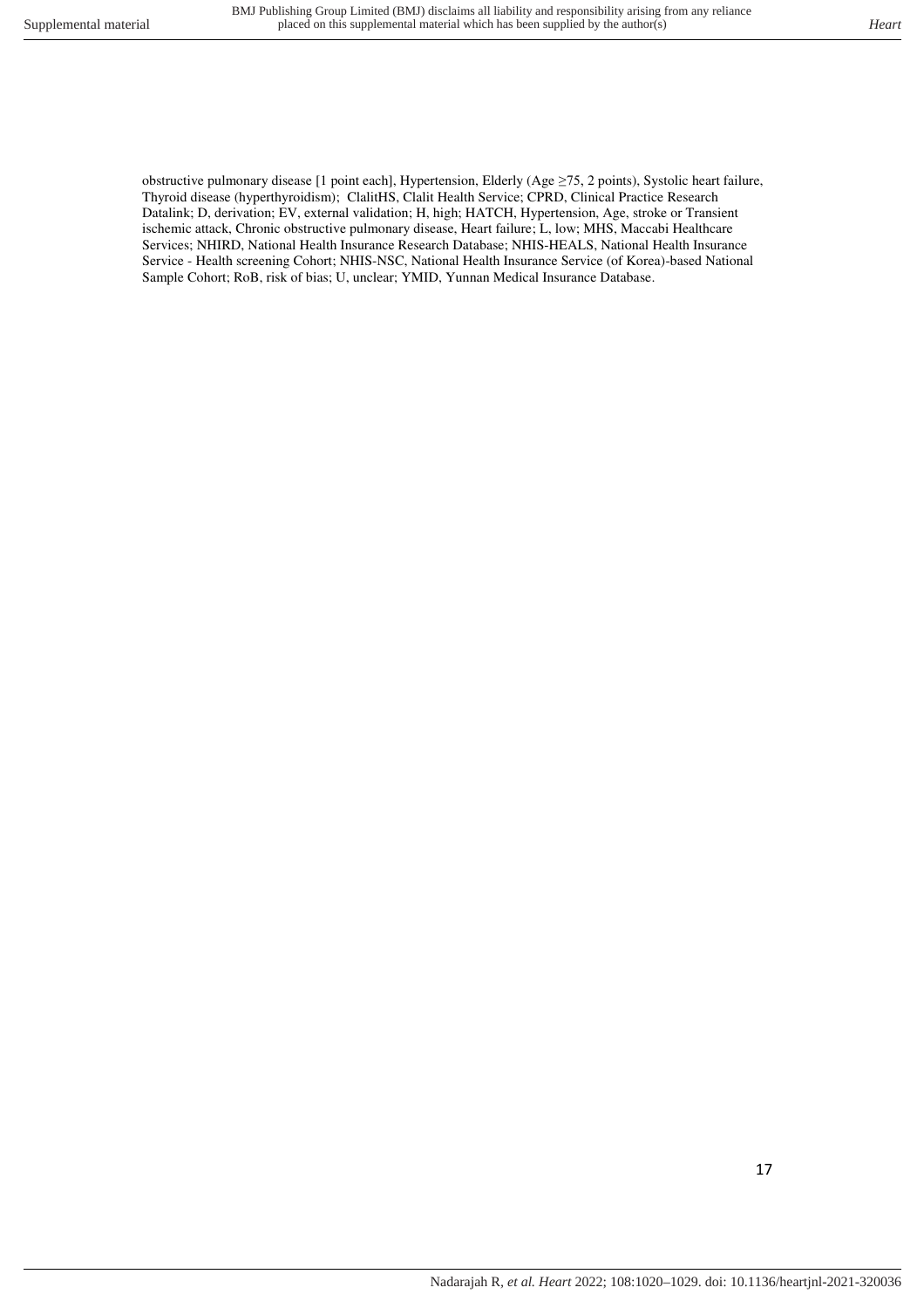## **Supplementary Table S5: Sensitivity analyses**

| Comparison                                                                                 | <b>Summary</b><br>c-statistic | 95% CI          | $95\%$ PI       | Studies (n) | Patients (n) |
|--------------------------------------------------------------------------------------------|-------------------------------|-----------------|-----------------|-------------|--------------|
| CHADS <sub>2</sub>                                                                         |                               |                 |                 |             |              |
| Primary meta-analysis                                                                      | 0.674                         | $0.610 - 0.732$ | $0.526 - 0.815$ | 5.          | 3,119,807    |
| Excluding studies with High ROB in participants<br>domain of PROBAST                       | 0.694                         | 0.581-0.798     | 0.478-0.887     | 3           | 2,236,021    |
| Exclude data from NHIS-NSC                                                                 | 0.680                         | 0.595-0.754     | 0.492-0.836     | 4           | 2,687,220    |
| NHIRD data by Hu-WS 2020 not Suenari 2017<br>and data from NHIS-NSC rather than NHIS-HEALS | 0.684                         | 0.606-0.759     | $0.514 - 0.843$ | 4           | 2,668,608    |
| $CHA2DS2-VASc$                                                                             |                               |                 |                 |             |              |
| Primary meta-analysis                                                                      | 0.679                         | $0.620 - 0.736$ | $0.531 - 0.811$ | 5           | 2,528,780    |
| Excluding studies with High ROB in participants<br>domain of PROBAST                       | 0.702                         | 0.603-0.795     | 0.510-0.877     | 3           | 1,644,994    |
| Exclude data in NHIS-NSC                                                                   | 0.690                         | 0.602-0.758     | 0.520-0.850     | 4           | 2,096,193    |
| NHIRD data by Hu-WS 2020 not Suenari 2017<br>and data from NHIS-NSC rather than NHIS-HEALS | 0.690                         | 0.618-0.760     | 0.530-0.835     | 4           | 2,077,581    |
| <b>HATCH</b>                                                                               |                               |                 |                 |             |              |
| Primary meta-analysis                                                                      | 0.669                         | 0.600-0.732     | 0.513-0.803     | 4           | 2,026,036    |
| NHIRD data by Hu-WS 2020 not Suenari 2017                                                  | 0.684                         | 0.586-0.782     | 0.467-0.880     | 4           | 2,047,923    |
| Exclude data from NHIS-NSC                                                                 | 0.668                         | 0.561-0.769     | 0.460-0.861     | 3           | 2,286,140    |
| NHIRD data by Hu-WS 2020 not Suenari 2017<br>and data from NHIS-NSC rather than NHIS-HEALS | 0.696                         | 0.558-0.822     | 0.436-0.931     | 3           | 1,596,724    |

CHADS2, Congestive heart failure, Hypertension, Age >75, Diabetes mellitus, prior Stroke or transient ischemic attack [2 points]; CHA2DS2-VASc, Congestive heart failure, Hypertension, Age >75 [2 points], Stroke/transient ischemic attack/thromboembolism [2 points], Vascular disease, Age 65-74, Sex category; CI, Confidence Interval; HATCH, Hypertension, Age, stroke or Transient ischemic attack, Chronic obstructive pulmonary disease, Heart failure; NHIRD, National Health Insurance Research Database; NHIS-HEALS, National Health Insurance Service - Health screening Cohort; NHIS-NSC, National Health Insurance Service - based National Sample Cohort; PI, Prediction Interval; ROB, Risk of bias.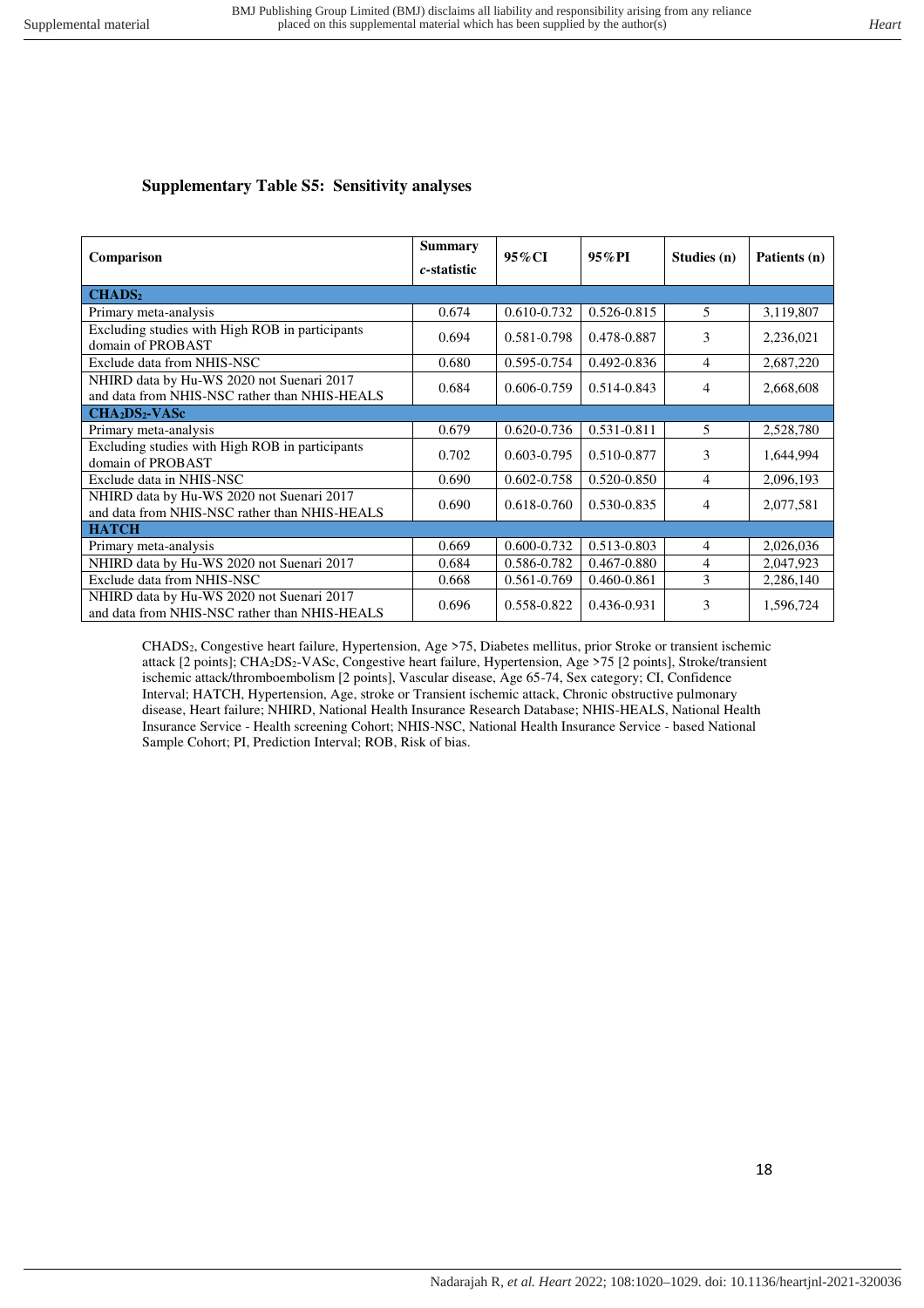#### **Supplementary Figure S1: Forest plot showing the performance of traditional regression versus machine learning models using the development data from each relevant study**

| <b>Model</b>        | <b>Study</b>      | <b>Development method</b> |                                  | Events $(n)$ | Total $(n)$ | c-statistic [95% CI] |
|---------------------|-------------------|---------------------------|----------------------------------|--------------|-------------|----------------------|
| <b>MHS</b>          | Aronson 2018      | Regression                | ۰                                | 5 6 6 0      | 96 778      | 0.743 [0.737, 0.749] |
| C <sub>2</sub> HEST | Li 2019           | Regression                | HЩ                               | 921          | 471 446     | 0.750 [0.730, 0.770] |
| <b>CPRD</b>         | <b>Hill 2019</b>  | Machine learning          | ٠                                | 95 607       | 2 994 837   | 0.827 [0.826, 0.828] |
| NHIS-NSC            | Kim 2020          | Machine learning          | ■                                | 5 8 2 4      | 432 587     | 0.845 [0.837, 0.853] |
| <b>NHIRD</b>        | <b>Hu-WS 2019</b> | Machine learning          | ٠<br>0.4 0.5 0.6 0.7 0.8 0.9 1.0 | 14 212       | 682 237     | 0.948 [0.947, 0.949] |
|                     |                   |                           | c-statistic                      |              |             |                      |

C2HEST, Coronary artery disease / Chronic obstructive pulmonary disease [1 point each], Hypertension, Elderly (Age ≥75, 2 points), Systolic heart failure, Thyroid disease (hyperthyroidism); CI, Confidence Interval; CPRD, Clinical Practice Research Datalink; D, derivation; MHS, Maccabi Healthcare Services; NHIRD, National Health Insurance Research Database; NHIS-NSC, National Health Insurance Service-based National Sample Cohort.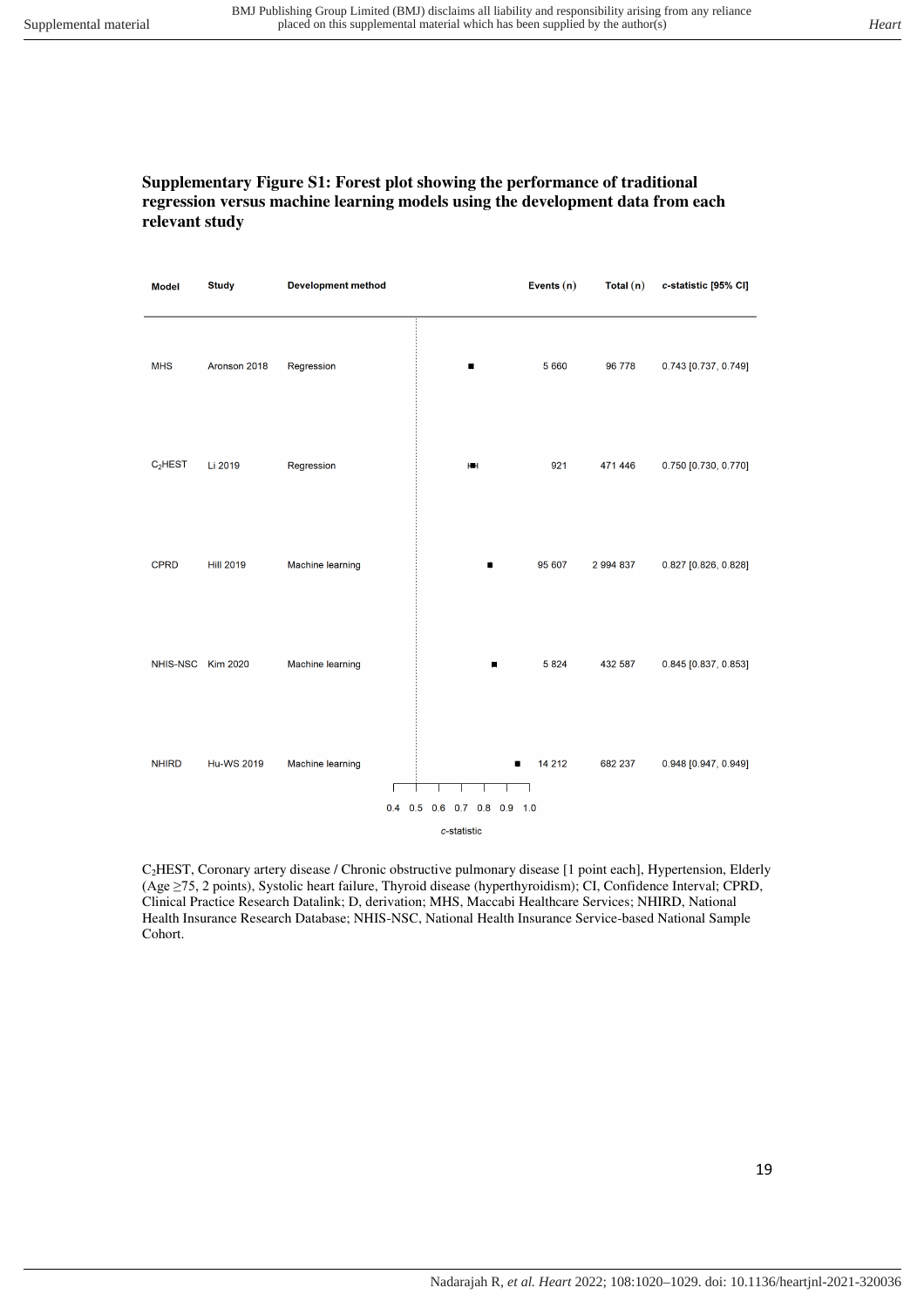# **PRISMA CHECKLIST**

| <b>Section and</b><br><b>Topic</b> | <b>Item</b><br># | <b>Checklist item</b>                                                                                                                                                                                                                                                                                      | <b>Location</b><br>where item is<br>reported |
|------------------------------------|------------------|------------------------------------------------------------------------------------------------------------------------------------------------------------------------------------------------------------------------------------------------------------------------------------------------------------|----------------------------------------------|
| <b>TITLE</b>                       |                  |                                                                                                                                                                                                                                                                                                            |                                              |
| Title                              |                  | Identify the report as a systematic review.                                                                                                                                                                                                                                                                |                                              |
| <b>ABSTRACT</b>                    |                  |                                                                                                                                                                                                                                                                                                            |                                              |
| Abstract                           | $\overline{2}$   | See the PRISMA 2020 for Abstracts checklist.                                                                                                                                                                                                                                                               | $\overline{c}$                               |
| <b>INTRODUCTION</b>                |                  |                                                                                                                                                                                                                                                                                                            |                                              |
| Rationale                          | 3                | Describe the rationale for the review in the context of existing knowledge.                                                                                                                                                                                                                                | 4                                            |
| Objectives                         | 4                | Provide an explicit statement of the objective( $s$ ) or question( $s$ ) the review addresses.                                                                                                                                                                                                             | 4                                            |
| <b>METHODS</b>                     |                  |                                                                                                                                                                                                                                                                                                            |                                              |
| Eligibility<br>criteria            | 5                | Specify the inclusion and exclusion criteria for the review and how studies were grouped for the<br>syntheses.                                                                                                                                                                                             | 5                                            |
| Information<br>sources             | 6                | Specify all databases, registers, websites, organisations, reference lists and other sources searched or<br>consulted to identify studies. Specify the date when each source was last searched or consulted.                                                                                               | 5                                            |
| Search<br>strategy                 |                  | Present the full search strategies for all databases, registers and websites, including any filters and<br>limits used.                                                                                                                                                                                    | Supplementary<br>material                    |
| Selection<br>process               | 8                | Specify the methods used to decide whether a study met the inclusion criteria of the review, including<br>how many reviewers screened each record and each report retrieved, whether they worked<br>independently, and if applicable, details of automation tools used in the process.                     | 5                                            |
| Data<br>collection<br>process      | 9                | Specify the methods used to collect data from reports, including how many reviewers collected data<br>from each report, whether they worked independently, any processes for obtaining or confirming data<br>from study investigators, and if applicable, details of automation tools used in the process. | 5                                            |
| Data items                         | 10a              | List and define all outcomes for which data were sought. Specify whether all results that were<br>compatible with each outcome domain in each study were sought (e.g. for all measures, time points,                                                                                                       | 6                                            |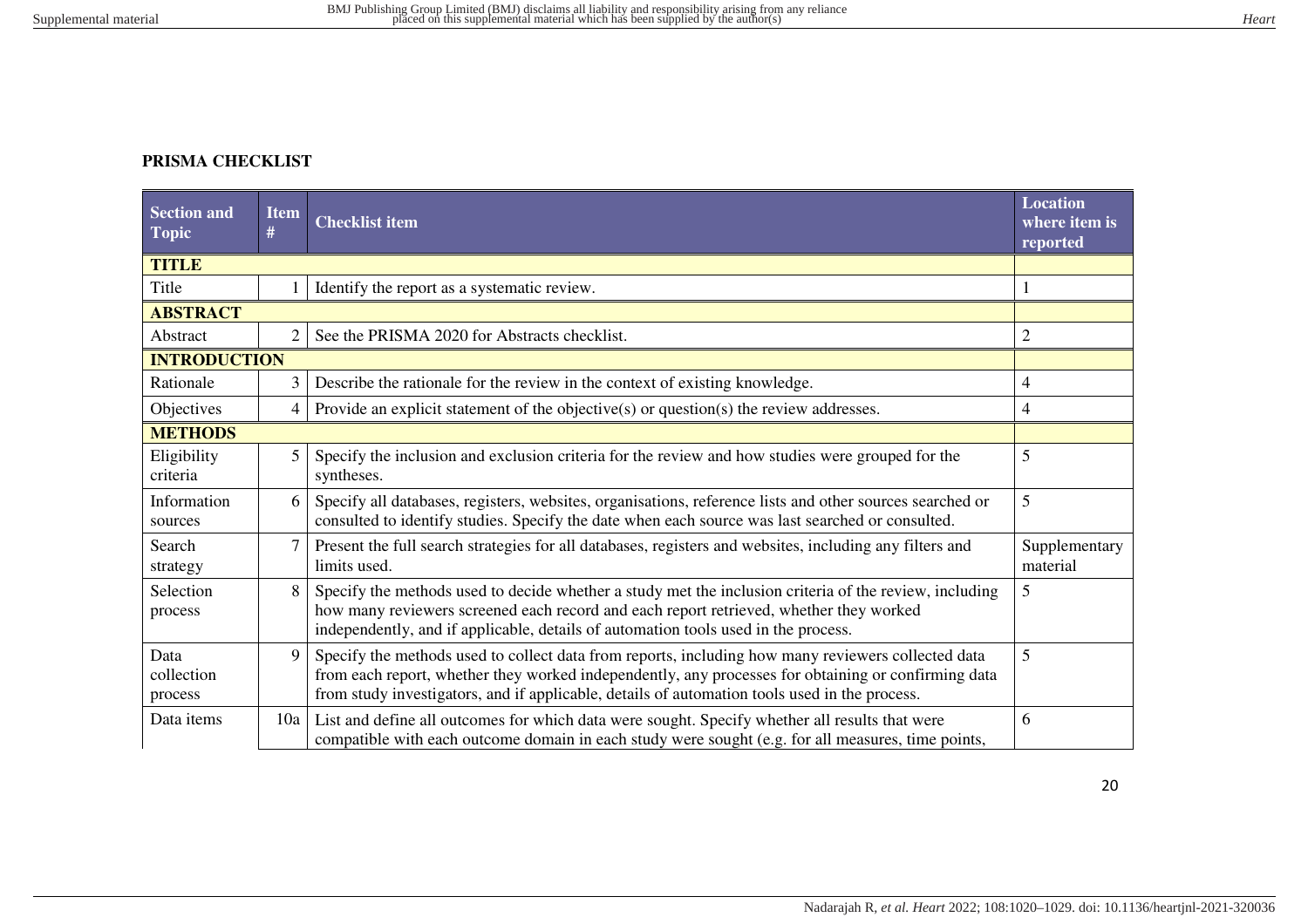| <b>Section and</b><br><b>Topic</b>  | <b>Item</b><br># | <b>Location</b><br><b>Checklist item</b><br>where item is<br>reported                                                                                                                                                                                                        |                |  |  |  |
|-------------------------------------|------------------|------------------------------------------------------------------------------------------------------------------------------------------------------------------------------------------------------------------------------------------------------------------------------|----------------|--|--|--|
|                                     |                  | analyses), and if not, the methods used to decide which results to collect.                                                                                                                                                                                                  |                |  |  |  |
|                                     | 10 <sub>b</sub>  | List and define all other variables for which data were sought (e.g. participant and intervention<br>characteristics, funding sources). Describe any assumptions made about any missing or unclear<br>information.                                                           | 6              |  |  |  |
| Study risk of<br>bias<br>assessment | 11               | Specify the methods used to assess risk of bias in the included studies, including details of the tool(s)<br>6<br>used, how many reviewers assessed each study and whether they worked independently, and if<br>applicable, details of automation tools used in the process. |                |  |  |  |
| Effect<br>measures                  | 12               | Specify for each outcome the effect measure(s) (e.g. risk ratio, mean difference) used in the synthesis<br>6<br>or presentation of results.                                                                                                                                  |                |  |  |  |
| Synthesis<br>methods                | 13a              | Describe the processes used to decide which studies were eligible for each synthesis (e.g. tabulating<br>the study intervention characteristics and comparing against the planned groups for each synthesis<br>item #5).                                                     | 6              |  |  |  |
|                                     | 13 <sub>b</sub>  | Describe any methods required to prepare the data for presentation or synthesis, such as handling of<br>missing summary statistics, or data conversions.                                                                                                                     | 6              |  |  |  |
|                                     | 13c              | Describe any methods used to tabulate or visually display results of individual studies and syntheses.                                                                                                                                                                       | 6              |  |  |  |
|                                     | 13d              | Describe any methods used to synthesize results and provide a rationale for the choice(s). If meta-<br>analysis was performed, describe the model(s), method(s) to identify the presence and extent of<br>statistical heterogeneity, and software package(s) used.           | 6              |  |  |  |
|                                     | 13e              | Describe any methods used to explore possible causes of heterogeneity among study results (e.g.<br>subgroup analysis, meta-regression).                                                                                                                                      | 14             |  |  |  |
|                                     | 13f              | Describe any sensitivity analyses conducted to assess robustness of the synthesized results.                                                                                                                                                                                 | 6              |  |  |  |
| Reporting bias<br>assessment        | 14               | Describe any methods used to assess risk of bias due to missing results in a synthesis (arising from<br>reporting biases).                                                                                                                                                   | 14             |  |  |  |
| Certainty<br>assessment             | 15               | Describe any methods used to assess certainty (or confidence) in the body of evidence for an outcome.                                                                                                                                                                        | $\overline{7}$ |  |  |  |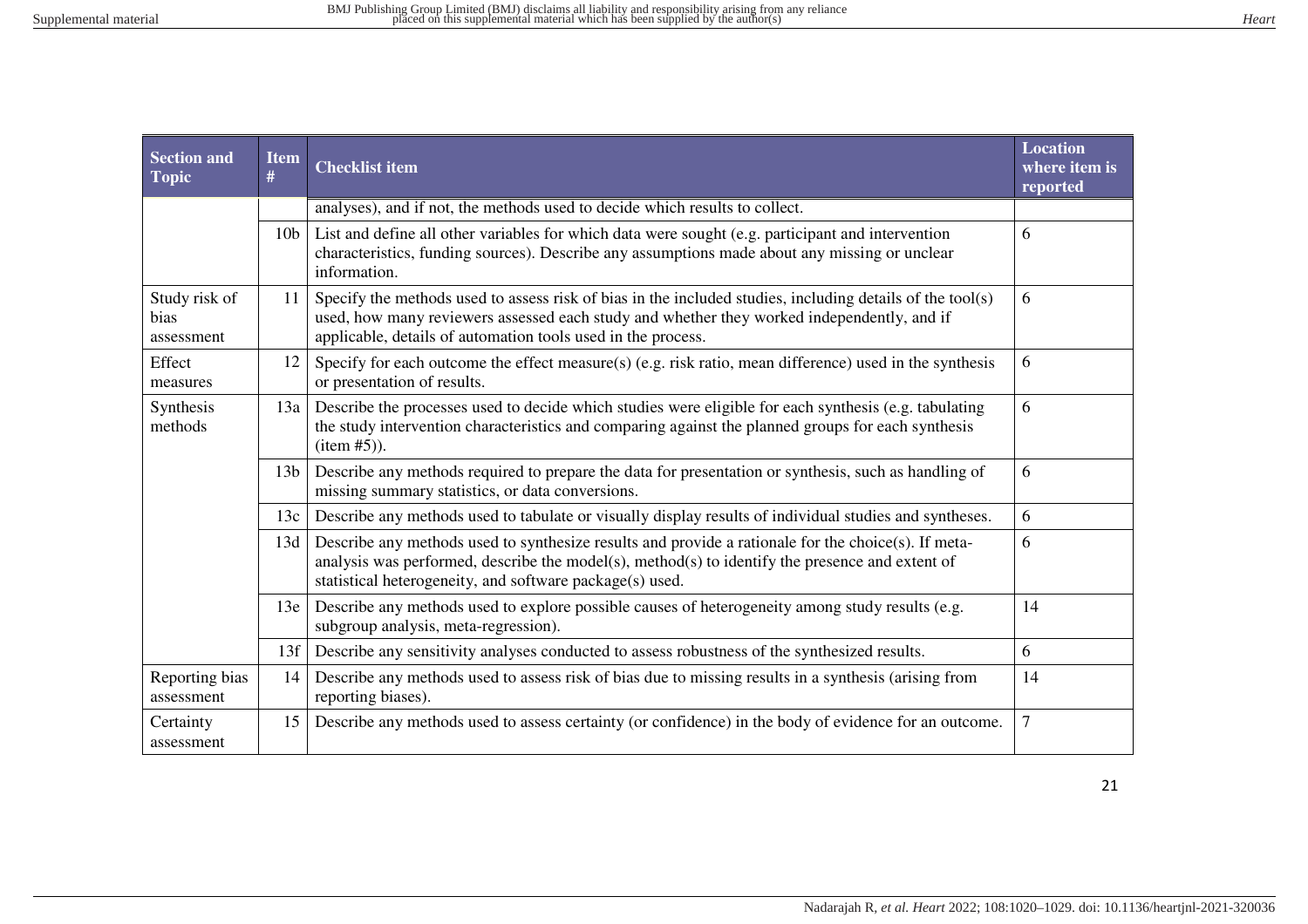| <b>Section and</b><br><b>Topic</b>  | <b>Item</b><br># | <b>Checklist item</b>                                                                                                                                                                                                                                                                      | <b>Location</b><br>where item is<br>reported |  |  |  |
|-------------------------------------|------------------|--------------------------------------------------------------------------------------------------------------------------------------------------------------------------------------------------------------------------------------------------------------------------------------------|----------------------------------------------|--|--|--|
| <b>RESULTS</b>                      |                  |                                                                                                                                                                                                                                                                                            |                                              |  |  |  |
| Study<br>selection                  | 16a              | Describe the results of the search and selection process, from the number of records identified in the<br>search to the number of studies included in the review, ideally using a flow diagram.                                                                                            | 8, Figure 1                                  |  |  |  |
|                                     | 16 <sub>b</sub>  | Cite studies that might appear to meet the inclusion criteria, but which were excluded, and explain<br>why they were excluded.                                                                                                                                                             | Supplementary<br>material                    |  |  |  |
| Study<br>characteristics            | 17               | Cite each included study and present its characteristics.<br>8-12, Table 1<br>and 2, Figure<br>2, table S2,<br>S3a, S3b                                                                                                                                                                    |                                              |  |  |  |
| Risk of bias in<br>studies          | 18               | Present assessments of risk of bias for each included study.                                                                                                                                                                                                                               | 13, Figure 3,<br>table S4                    |  |  |  |
| Results of<br>individual<br>studies | 19               | For all outcomes, present, for each study: (a) summary statistics for each group (where appropriate)<br>and (b) an effect estimate and its precision (e.g. confidence/credible interval), ideally using structured<br>tables or plots.                                                     | 13, table S1                                 |  |  |  |
| Results of                          | 20a              | For each synthesis, briefly summarise the characteristics and risk of bias among contributing studies.                                                                                                                                                                                     | 13                                           |  |  |  |
| syntheses                           | 20 <sub>b</sub>  | Present results of all statistical syntheses conducted. If meta-analysis was done, present for each the<br>summary estimate and its precision (e.g. confidence/credible interval) and measures of statistical<br>heterogeneity. If comparing groups, describe the direction of the effect. | 13, figure 4,<br>figure S1                   |  |  |  |
|                                     | 20c              | Present results of all investigations of possible causes of heterogeneity among study results.                                                                                                                                                                                             | N/A                                          |  |  |  |
|                                     | 20d              | Present results of all sensitivity analyses conducted to assess the robustness of the synthesized results.                                                                                                                                                                                 | 13, table S5                                 |  |  |  |
| Reporting<br>biases                 | 21               | Present assessments of risk of bias due to missing results (arising from reporting biases) for each<br>synthesis assessed.                                                                                                                                                                 | N/A                                          |  |  |  |
| Certainty of<br>evidence            | 22               | Present assessments of certainty (or confidence) in the body of evidence for each outcome assessed.                                                                                                                                                                                        | 13                                           |  |  |  |
| <b>DISCUSSION</b>                   |                  |                                                                                                                                                                                                                                                                                            |                                              |  |  |  |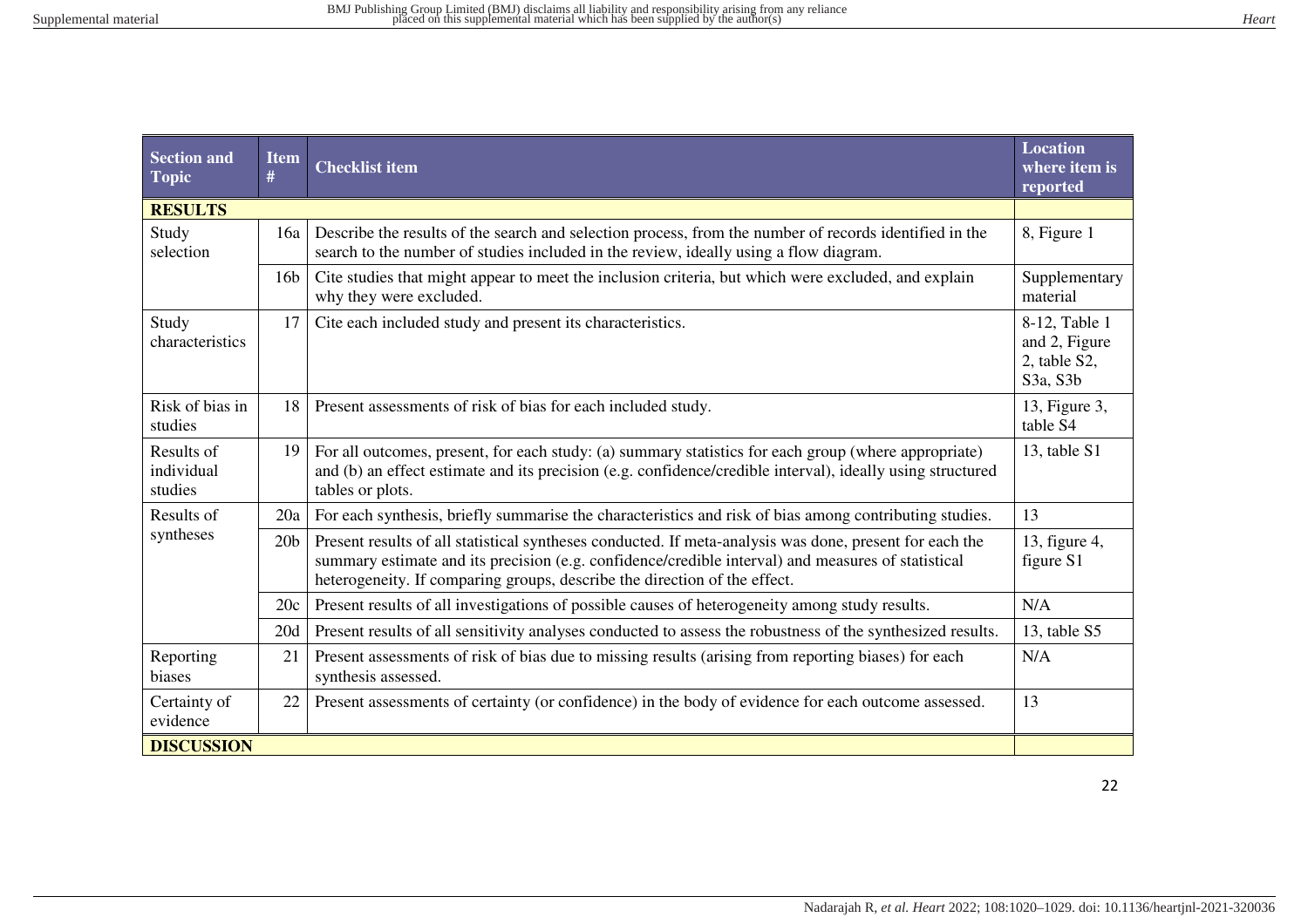| <b>Section and</b><br><b>Topic</b>                   | <b>Item</b><br># | <b>Checklist item</b>                                                                                                                                                                                                                            | <b>Location</b><br>where item is<br>reported |
|------------------------------------------------------|------------------|--------------------------------------------------------------------------------------------------------------------------------------------------------------------------------------------------------------------------------------------------|----------------------------------------------|
| Discussion                                           | 23a              | Provide a general interpretation of the results in the context of other evidence.                                                                                                                                                                | $14 - 15$                                    |
|                                                      | 23 <sub>b</sub>  | Discuss any limitations of the evidence included in the review.                                                                                                                                                                                  | 15                                           |
|                                                      | 23c              | Discuss any limitations of the review processes used.                                                                                                                                                                                            | 15                                           |
|                                                      | 23d              | Discuss implications of the results for practice, policy, and future research.                                                                                                                                                                   | 14                                           |
| <b>OTHER INFORMATION</b>                             |                  |                                                                                                                                                                                                                                                  |                                              |
| Registration<br>and protocol                         | 24a              | Provide registration information for the review, including register name and registration number, or<br>state that the review was not registered.                                                                                                | $\overline{2}$                               |
|                                                      | 24 <sub>b</sub>  | Indicate where the review protocol can be accessed, or state that a protocol was not prepared.                                                                                                                                                   | $\overline{2}$                               |
|                                                      | 24c              | Describe and explain any amendments to information provided at registration or in the protocol.                                                                                                                                                  | $\overline{2}$                               |
| Support                                              | 25               | Describe sources of financial or non-financial support for the review, and the role of the funders or<br>sponsors in the review.                                                                                                                 | 17                                           |
| Competing<br>interests                               | 26               | Declare any competing interests of review authors.                                                                                                                                                                                               | 17                                           |
| Availability of<br>data, code and<br>other materials | 27               | Report which of the following are publicly available and where they can be found: template data<br>collection forms; data extracted from included studies; data used for all analyses; analytic code; any<br>other materials used in the review. | 17                                           |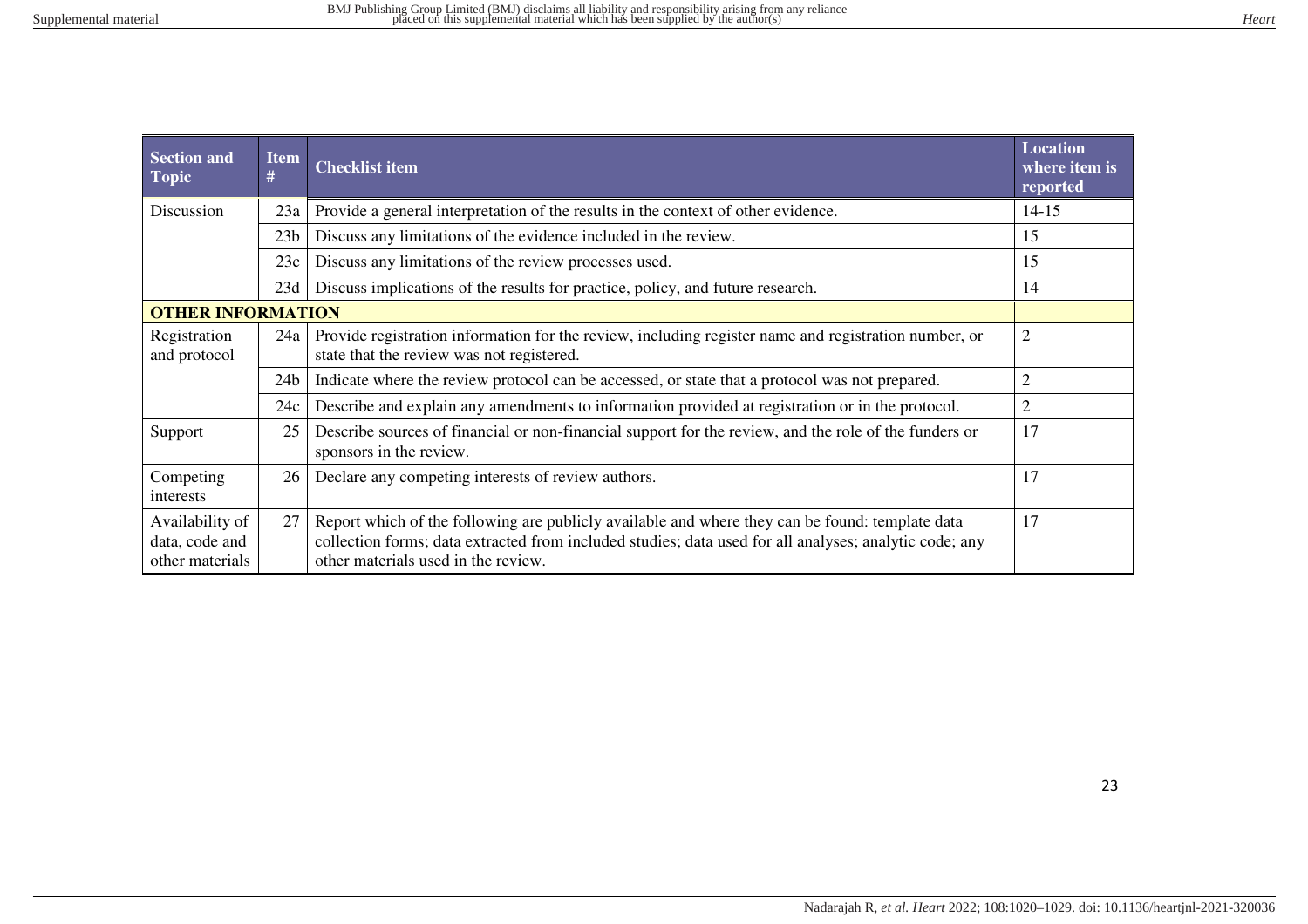# **PRISMA ABSTRACT CHECKLIST**

| <b>Section and Topic</b> | <b>Item</b><br># | <b>Checklist item</b>                                                                                                                                                                                                                                                                                          | <b>Reported</b><br>(Yes/No) |
|--------------------------|------------------|----------------------------------------------------------------------------------------------------------------------------------------------------------------------------------------------------------------------------------------------------------------------------------------------------------------|-----------------------------|
| <b>TITLE</b>             |                  |                                                                                                                                                                                                                                                                                                                |                             |
| Title                    |                  | Identify the report as a systematic review.                                                                                                                                                                                                                                                                    | Yes                         |
| <b>BACKGROUND</b>        |                  |                                                                                                                                                                                                                                                                                                                |                             |
| Objectives               | $\overline{c}$   | Provide an explicit statement of the main objective(s) or question(s) the review addresses.                                                                                                                                                                                                                    | <b>Yes</b>                  |
| <b>METHODS</b>           |                  |                                                                                                                                                                                                                                                                                                                |                             |
| Eligibility criteria     | 3                | Specify the inclusion and exclusion criteria for the review.                                                                                                                                                                                                                                                   | Yes                         |
| Information sources      | 4                | Specify the information sources (e.g. databases, registers) used to identify studies and the<br>date when each was last searched.                                                                                                                                                                              | Yes                         |
| Risk of bias             | 5                | Specify the methods used to assess risk of bias in the included studies.                                                                                                                                                                                                                                       | Yes                         |
| Synthesis of results     | 6                | Specify the methods used to present and synthesise results.                                                                                                                                                                                                                                                    | Yes                         |
| <b>RESULTS</b>           |                  |                                                                                                                                                                                                                                                                                                                |                             |
| Included studies         | 7                | Give the total number of included studies and participants and summarise relevant<br>characteristics of studies.                                                                                                                                                                                               | Yes                         |
| Synthesis of results     | 8                | Present results for main outcomes, preferably indicating the number of included studies and<br>participants for each. If meta-analysis was done, report the summary estimate and<br>confidence/credible interval. If comparing groups, indicate the direction of the effect (i.e.<br>which group is favoured). | Yes                         |
| <b>DISCUSSION</b>        |                  |                                                                                                                                                                                                                                                                                                                |                             |
| Limitations of evidence  | 9                | Provide a brief summary of the limitations of the evidence included in the review (e.g. study<br>risk of bias, inconsistency and imprecision).                                                                                                                                                                 | Yes                         |
| Interpretation           | 10               | Provide a general interpretation of the results and important implications.                                                                                                                                                                                                                                    | Yes                         |
| <b>OTHER</b>             |                  |                                                                                                                                                                                                                                                                                                                |                             |
| Funding                  | 11               | Specify the primary source of funding for the review.                                                                                                                                                                                                                                                          | Yes                         |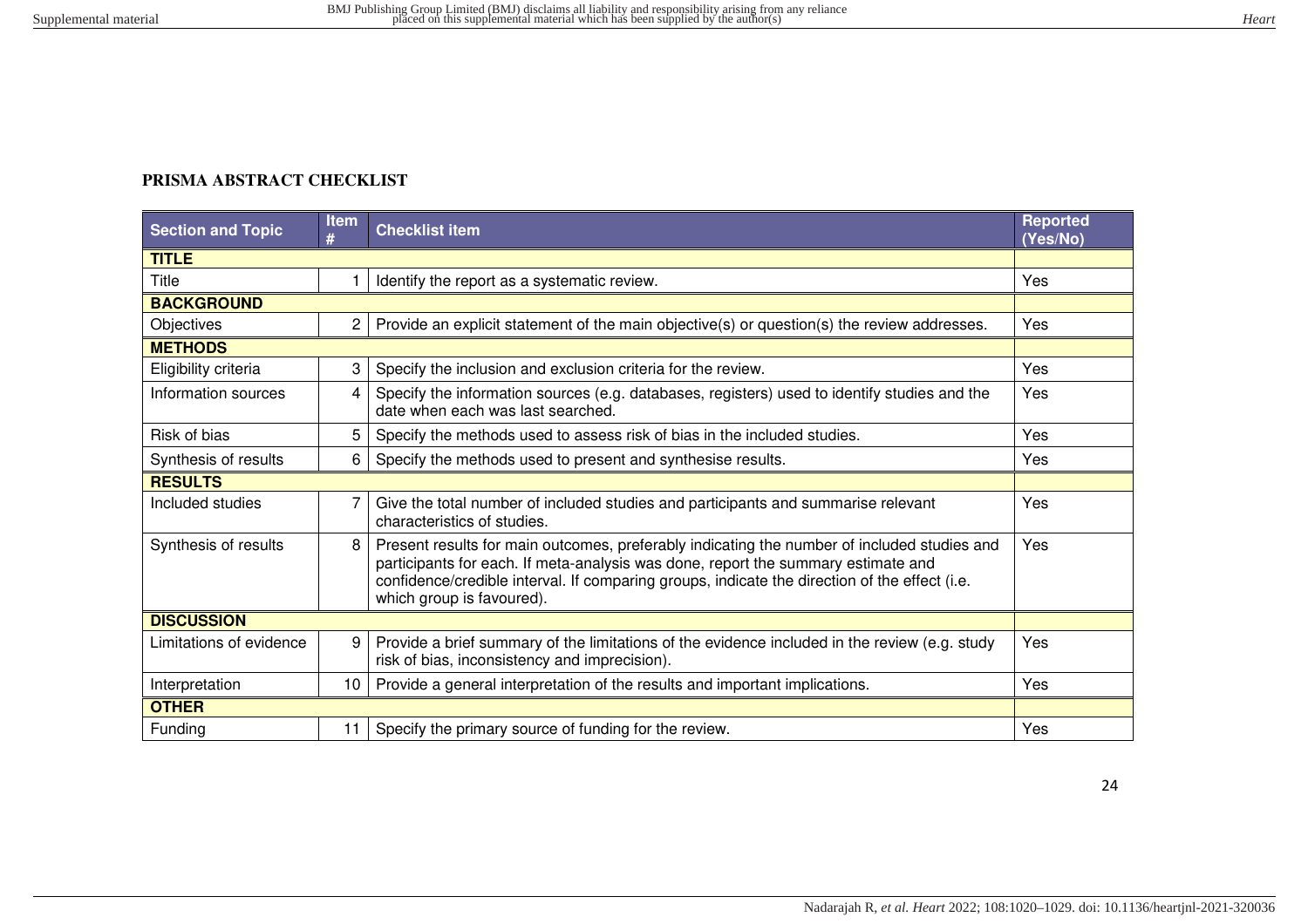| Section and Topic | <b>Item</b>     | <b>Checklist item</b>                              | <b>Reported</b><br>(Yes/No |
|-------------------|-----------------|----------------------------------------------------|----------------------------|
| Registration      | 12 <sup>2</sup> | Provide the register name and registration number. | Yes                        |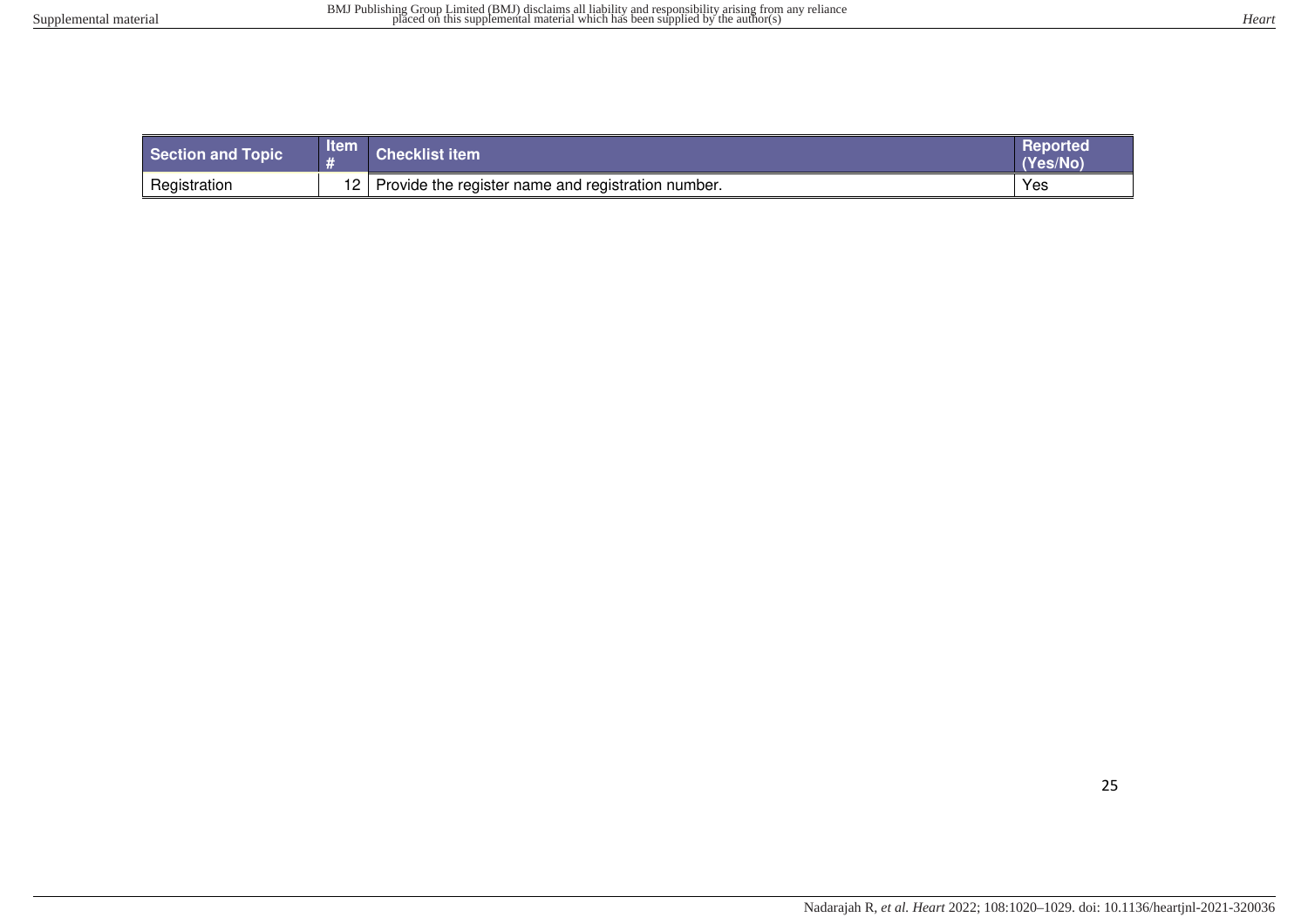# **REFERENCES**

- 1. Ammenwerth E, Neyer S, Hörbst A, et al. Adult patient access to electronic health records. *Cochrane Database Syst Rev* 2021(2)
- 2. Poorthuis MH, Jones NR, Sherliker P, et al. Utility of risk prediction models to detect atrial fibrillation in screened participants. *European Journal of Preventive Cardiology* 2020;28(6):586-95.
- 3. Samuel L. Factors predisposing to the development of atrial fibrillation. *Pacing Clin Electrophysiol* 1997;20(10):2670-74.
- 4. Kodani E, Atarashi H. Prevalence of atrial fibrillation in Asia and the world. *Journal of Arrhythmia* 2012;28(6):330-37.
- 5. Haim M, Hoshen M, Reges O, et al. Prospective national study of the prevalence, incidence, management and outcome of a large contemporary cohort of patients with incident non‐valvular atrial fibrillation. *J Am Heart Assoc* 2015;4(1):e001486.
- 6. Site HG. Clopidogrel plus aspirin versus oral anticoagulation for atrial fibrillation in the Atrial fibrillation Clopidogrel Trial with Irbesartan for prevention of Vascular Events (ACTIVE W): a randomised controlled trial. *The Lancet* 2006;367(9526):1903-12.
- 7. Alonso A, Krijthe BP, Aspelund T, et al. Simple risk model predicts incidence of atrial fibrillation in a racially and geographically diverse population: the CHARGE-AF consortium. *J Am Heart Assoc* 2013;2(2):e000102. doi: 10.1161/JAHA.112.000102 [published Online First: 2013/03/30]
- 8. Schnabel RB, Sullivan LM, Levy D, et al. Development of a risk score for atrial fibrillation (Framingham Heart Study): a community-based cohort study. *The Lancet* 2009;373(9665):739-45. doi: 10.1016/s0140-6736(09)60443-8
- 9. Chao T-F, Liu C-J, Lin Y-J, et al. Oral anticoagulation in very elderly patients with atrial fibrillation: a nationwide cohort study. *Circulation* 2018;138(1):37-47.
- 10. Snell KI, Ensor J, Debray TP, et al. Meta-analysis of prediction model performance across multiple studies: Which scale helps ensure between-study normality for the Cstatistic and calibration measures? *Stat Methods Med Res* 2018;27(11):3505-22.
- 11. metamisc: Meta-Analysis of Diagnosis and Prognosis Research Studies [program], 2020.
- 12. Debray TP, Damen JA, Riley RD, et al. A framework for meta-analysis of prediction model studies with binary and time-to-event outcomes. *Stat Methods Med Res* 2019;28(9):2768-86.
- 13. Van Remoortel H, Scheers H, De Buck E, et al. Prediction modelling studies for medical usage rates in mass gatherings: A systematic review. *PLoS One* 2020;15(6):e0234977.
- 14. Peduzzi P, Concato J, Feinstein AR, et al. Importance of events per independent variable in proportional hazards regression analysis II. Accuracy and precision of regression estimates. *J Clin Epidemiol* 1995;48(12):1503-10.
- 15. van der Ploeg T, Austin PC, Steyerberg EW. Modern modelling techniques are data hungry: a simulation study for predicting dichotomous endpoints. *BMC Med Res Methodol* 2014;14(1):1-13.
- 16. Collins GS, Ogundimu EO, Altman DG. Sample size considerations for the external validation of a multivariable prognostic model: a resampling study. *Stat Med* 2016;35(2):214-26.
- 17. Pencina MJ, D'Agostino RB. Evaluating discrimination of risk prediction models: the C statistic. *JAMA* 2015;314(10):1063-64.